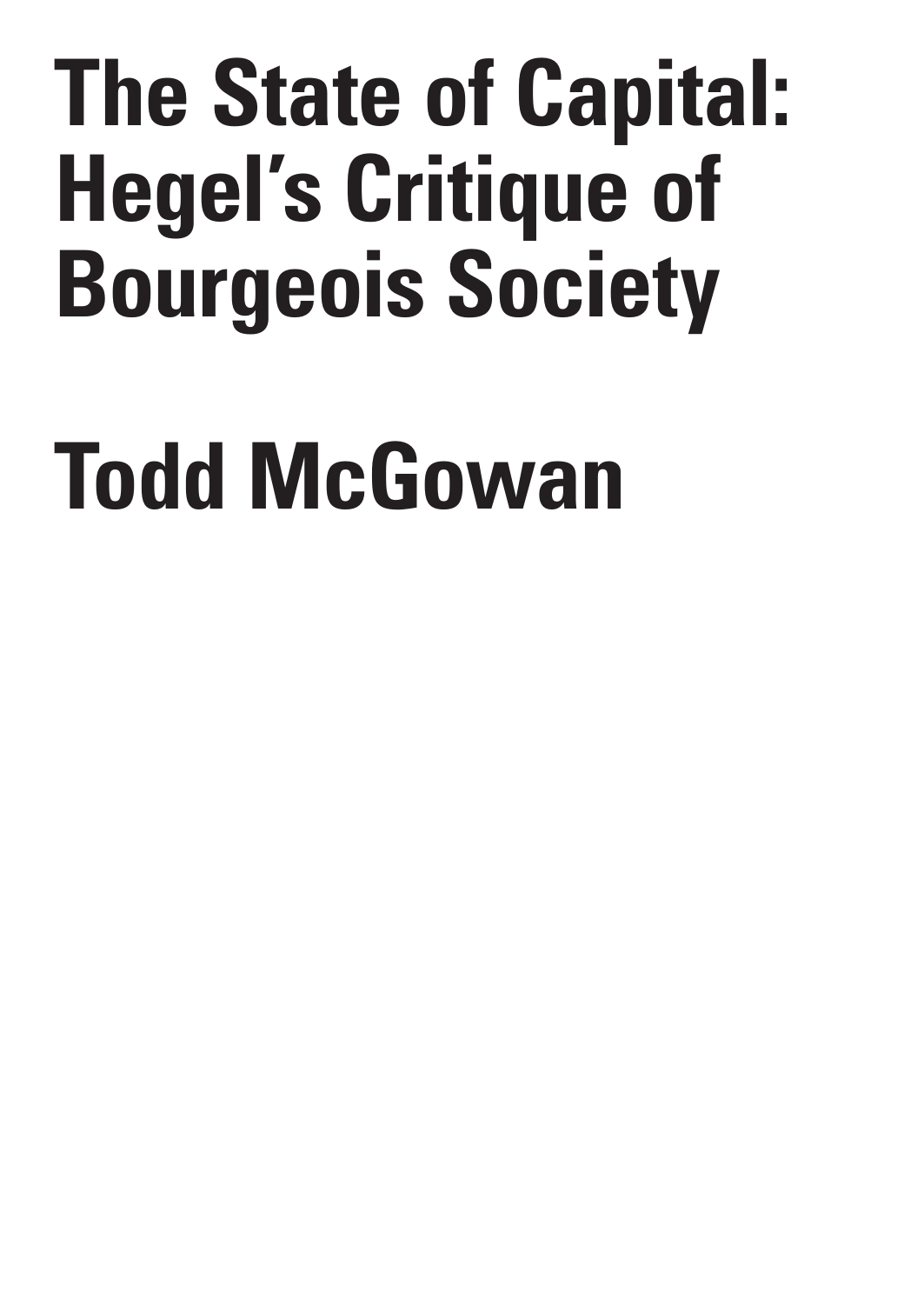**Abstract:** Hegel's *Philosophy of Right* openly proclaims itself to be a work without a political agenda, an interpretation of politics rather than a political project. This essay contends that Hegel's decision to locate the universality of the state as the culminating point of the political structure represents itself a political intervention that occurs through the act of interpretation. Hegel's analysis of the relationship between capitalism (or civil society) and the state reveals that we must adopt the perspective of the state when looking at capitalist society. By doing so, we can recognize the political exigency of moving from capitalist particularism to the universality of the state form.

**Keywords:** Hegel – Philosophy of Right – State – Capitalism – Civil Society – Absolute

# **Formal Objections**

Hegel's philosophy always privileges what comes last. Unlike most other thinkers who see how one begins as determinative, the starting point holds only an evanescent significance in Hegel's system. Whereas his one-time roommate and fellow German Idealist F. W. J. Schelling looks to the beginning of creation itself to prove the existence of freedom in his system, Hegel always sees beginnings as contingent and obfuscatory.1 How things start hides relationality. In this sense, despite his considerable philosophical overlap with Schelling, there is a gulf between them, as well as an immense one between Hegel and the entire phenomenological tradition, which yearns to return to beginnings to discover what is original in our experience. This is the sense of Edmund Husserl's famous claim, "we must go back to the 'things themselves.'"2 Phenomenology aims at uncovering the initial point of the experience of things that subsequent thinking about this experience covers. Hegel moves in exactly the opposite direction. For him, the illusory immediacy of the beginning in which a direct relation appears operative gains its significance only when we discover the mediation that underlies it. $3$ 

The works of Hegel begin with what appears as the most concrete position but is actually the most abstract. The abstraction of the beginning

2 Husserl 2002, p. 168.

U E / Volume 8

C R I S I S & C R I T I Q

Issue 2

<sup>1</sup> In his essay on freedom, Schelling locates the capacity for evil, which he sees as the sine qua non of human freedom, in the distinction between what exists and the ground out of which what exists emerges. Without this distinction at the heart of the creation of the universe, we could not conceive of ourselves as free. Rather than simply seek out freedom at the beginning of an individual subject's existence, Schelling looks to the beginning of everything. Hegel, in contrast, locates freedom in how we end up, no matter how things start. See Schelling 2006.

<sup>3</sup> Despite writing a book entitled the *Phenomenology of Spirit*, Hegel is a rabid anti-phenomenologist, even though the practice didn't yet exist during his lifetime.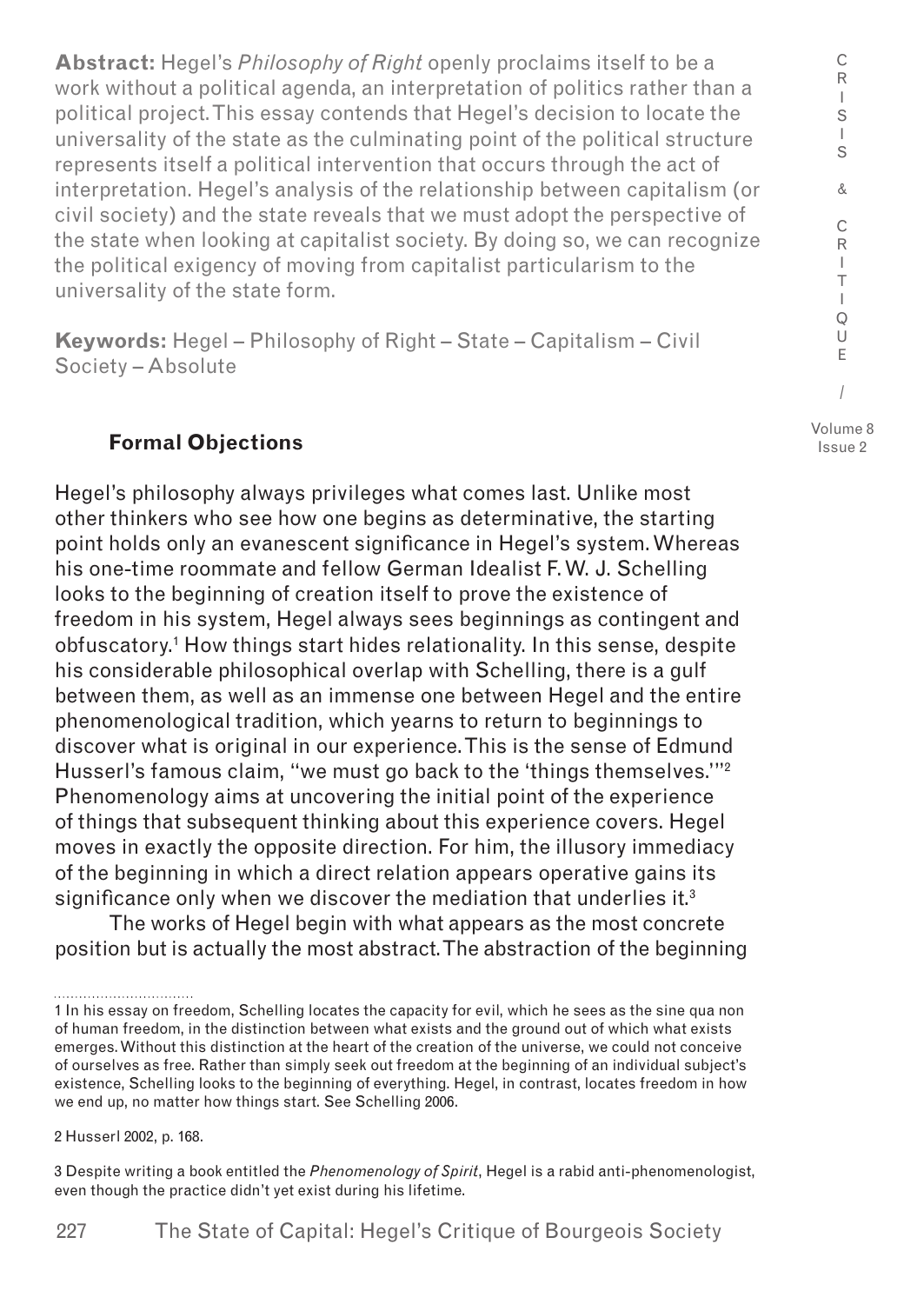point consists in the failure to acknowledge the relations that constitute it. Moments such as sense certainty in the *Phenomenology of Spirit* or being in the *Science of Logic*—the opening moments in each work—intrinsically lead to more concrete positions because these starting points of the dialectic involve a thorough mediation that their semblance of immediacy hides. For Hegel, immediacy is never anything but a pretension to immediacy. As he demonstrates in each of these first sections of his two most famous works, there is no direct relation to objects or bare thought of being. The apparent immediacy of sense certainty or being requires a vast conceptual apparatus that must be functioning behind the scenes. A total network of relationality informs the simplest interaction or substance, which is what each work goes on to demonstrate. The end doesn't develop out of the beginning but simply reveals what is already operative, though unknown, in it.

Like the *Phenomenology of Spirit* and the *Science of Logic*, each one of Hegel's mature philosophical works moves from the immediate to the full elaboration of mediation, which is some form of the absolute (absolute knowing, absolute idea, absolute work of art, and so on). Importantly, *Elements of the Philosophy of Right*, despite seeming to have a different structure than these earlier works, is no exception. This work follows the exact same movement as the earlier ones, the movement from the apparently immediate to the demonstrably mediated, from abstract to concrete. Recognizing that the concrete arrives as a result at the end of a process of dialectical unfolding enables us to understand the political intervention that Hegel makes in the *Philosophy of Right*, just as it facilitates an understanding of the earlier works. Hegel's political claim his critique of capitalist society—is written into the form of the book.

For Hegel, the concrete is not what we typically believe it to be. It is not the immediacy of direct experience but the complete mediation of a totality. An experience is concrete when we theorize all the relations that inform it. For instance, my concrete experience of the smell of a rose must take into account the activity of the gardener who planted it, the political arrangement that made it possible for me to come near this particular flower despite living in the city, and the social pressure that leads me to cherish roses as privileged flowers, to say nothing of the biological processes that produce the particular plant and its fragrance. Obviously, I can just enjoy smelling a rose without contemplating all of these mediating factors, but in order to understand it, I must. Thought doesn't eradicate the experience but plays a necessary role in constituting it. The immediate act of smelling itself is an abstraction if the thought of it doesn't register these layers of mediation. But we only arrive at them through a dialectical process of interpretation.

The form that most fully reveals the entirety of mediation along with the necessary contradiction is the most concrete. This is why the formal end point of Hegel's works is not just an arbitrary conclusion

T  $\mathbf{I}$ Q U E /

C R I S I S & C R I

Volume 8 Issue 2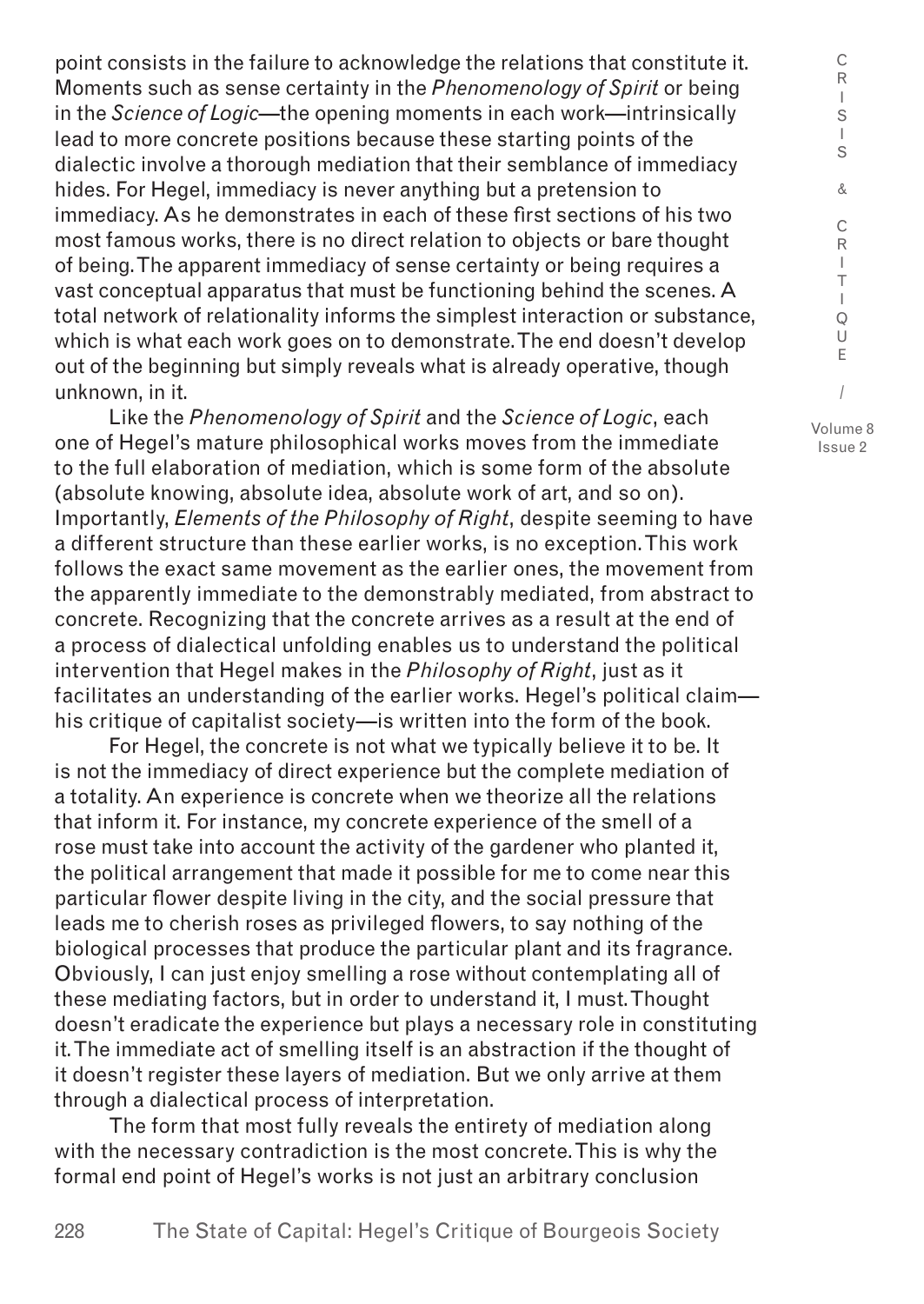but itself contains the theoretical claim that he is making. Where Hegel ends a work indicates the position that he is taking up on the question at hand, be it the structure of experience as in the *Phenomenology of Spirit* or ontology in the *Science of Logic*. Ending with absolute knowing or the absolute idea is a way of claiming that this is how we must understand experience or ontology. In contrast, the starting point reveals only what Hegel recognizes as inevitably surpassed and never intrinsically valid. Its value consists in showing us its lack of ultimate value. The beginning is important only insofar as it contains the end in embryo.

To explain the inadequacy of the beginning relative to the end. Hegel has recourse to the metaphor of the relationship between the acorn and the oak tree. In the preface to the *Phenomenology of Spirit*, he writes, "When we wish to see an oak with its powerful trunk, its spreading branches, and its mass of foliage, we are not satisfied if instead we are shown an acorn. In the same way, science, the crowning glory of a spiritual world, is not completed in its initial stages."4 Although the acorn will eventually grow into the oak, the acorn form obscures all the relations that will sustain the oak tree—specifically the sunlight, the air, the soil, and the water. Without this mediation, there could be no oak tree, and yet, the acorn appears to exist independent of this relationality, as just a little isolated nut. Like all beginnings, the acorn misleads us into failing to see all that goes into the constitution of the tree. In contrast, the end point, for Hegel, is absolute. It exposes the constitutive mediation that goes into its structure and the contradiction that this mediation makes evident. Where a system ends represents the point at which its mediated structure reconciled with the necessity of contradiction becomes most fully apparent.

While the privilege that Hegel accords to the end point appears to confirm his status as a teleological thinker, it actually indicates his total opposition to teleology, despite the fact that this is the critique most often levelled against him.5 Hegel's system does not depict a chronological development but instead a revelation of the relations that already inform the beginning point. The network of mediation that unfolds inform the immediate opening, but that opening obfuscates this mediation. Moving from the immediate to the fully mediated is, in the most important sense, not a movement at all and thus not an indication of Hegel's investment in teleology. It also forms the basis for the political contribution that Hegel's philosophy makes.

4 Hegel, 2018, p. 9.

5 For instance, Kojin Karatani argues that in Hegel's thought "every becoming is realized teleologically as a self-realization of spirit." Kojin Karatani, *Transcritique on Kant and Marx*, trans. Sabu Kohso (Cambridge: MIT Press, 2003), 188. Karantani asserts this point in order to defend Kant against Hegel's critique of him, but this line of thought is widespread among Hegel's detractors (and even some of his partisans).

S I S & C R I T I Q U E / Volume 8

Issue 2

C R I

229 The State of Capital: Hegel's Critique of Bourgeois Society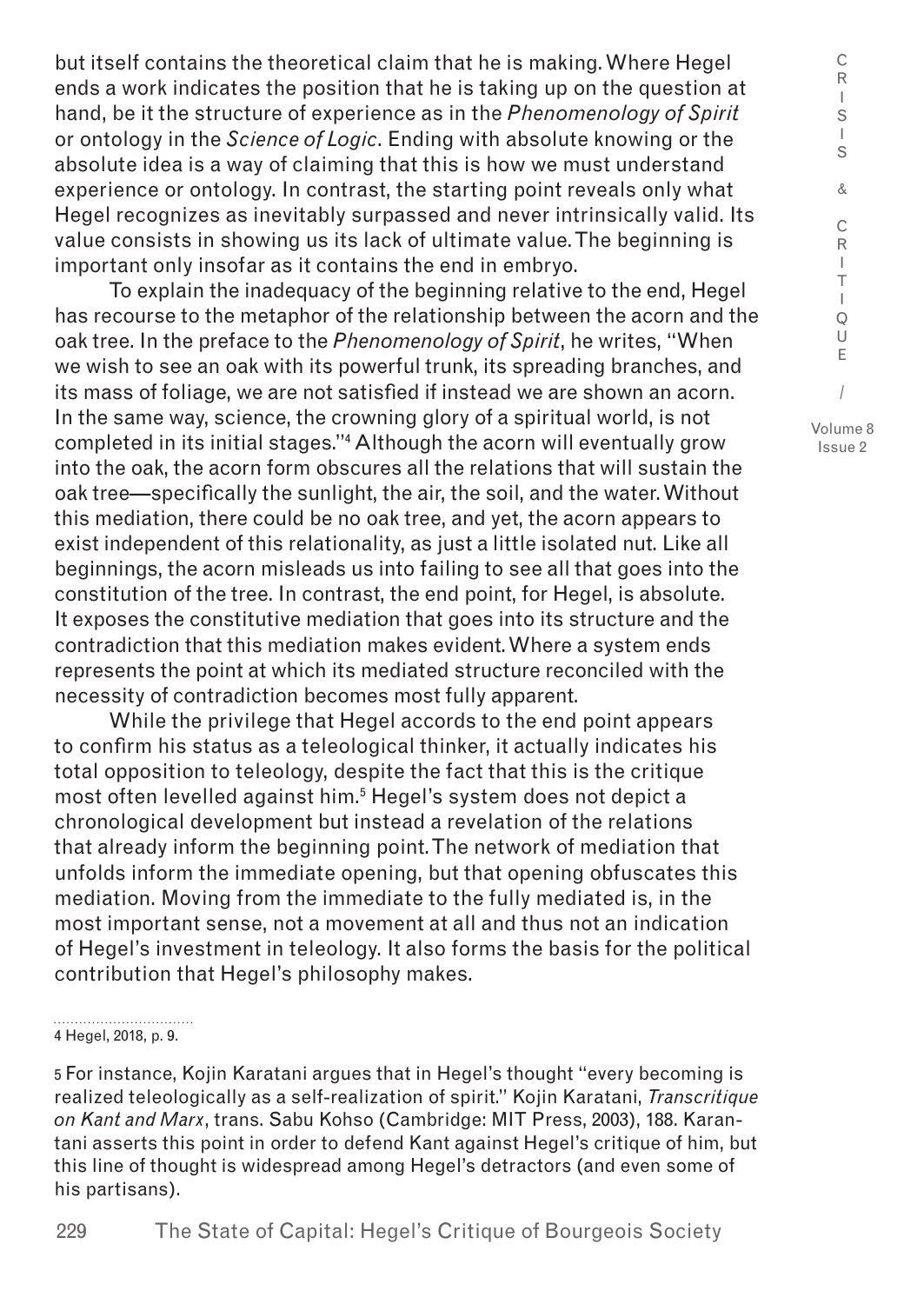The most political decision that Hegel makes in *Elements of the Philosophy of Right* is opting to conclude the book with the state rather than with civil society [*bürgerliche Gesellschaft*], which is Hegel's term for the capitalist economy. $^{\rm 6}$ The decision is not an implicit claim that the state is an unimpeachable authority but that it enacts universality that lays bare the mediation that other social forms, such as the family or civil society, obscure. The state is the absolute political form, which means that it exposes all social mediation as well as the intractable contradiction that animates the social structure. Just like absolute knowing or the absolute idea, the reconciliation achieved through the theorization of the state form is a reconciliation with contradiction rather than with its overcoming.7 This is Hegel's definition of the absolute.

By ending his treatise on politics with the state, Hegel asserts through the book's form that we must see the state as having the last word on the capitalist economic structure, the structure that he identifies with the term "civil society."8 In the act of placing the state in this position, he implicitly claims that capitalism does not coincide with human nature, as its ideologists proclaim, but instead can only emerge against the background of the modern state, which provides the mediating background for civil society. The state forms the basis for capitalism and must ultimately trump its regime of self-interest with an assertion of universality. Rather than looking at the state from the particularist perspective of capital, we must look at capital from the universalist perspective of the state. This is a radical shift of perspective that calls into question the persistence of capitalist society. It is what's at stake in Hegel's formal gesture in the *Philosophy of Right*.

When societies do not do this, when they allow capitalism to override the power of the state, they lose touch with the project of universal emancipation that animates modernity and become mired

C R I T I Q U E / Volume 8

C R I S I S &

Issue 2

<sup>6</sup> The accepted translation into English of *bürgerliche Gesellschaft* as "civil society" obscures an otherwise clear connection between Hegel's critique and Marx's in the *Economic and Philosophical Manuscripts of 1844*. In these manuscripts, Marx enacts a critique of capitalism, but he refers to this economic structure not as capitalism but as *bürgerliche Gesellschaft*, translated most often as "bourgeois society." This becomes especially apparent in the essay "Estranged Labor." Hegel's reception in the English-speaking world suffers from this translation discrepancy. See Marx 1964.

<sup>7</sup> Hegel locates the contradiction of the state in the figure of the monarch, who represents singularity within the state's universality. Without the irrational point of the monarch, Hegel believes, the state form would no longer be reconciled with contradiction and would lose its universality. For more on the necessity of the monarch or some equivalent figure, see McGowan 2019.

<sup>8</sup> Given Hegel's account of civil society as the realm where one pursues particular self-interest without regard for universality, it seems clear that he is referring here to the capitalist economy and its ideological presuppositions. There are interpreters, however, who see this account of civil society as too reductive. For instance, Dean Moyar claims that Hegel views civil society as "more of a catch-all category than a specifically economic one." Moyar 2007, p. 201.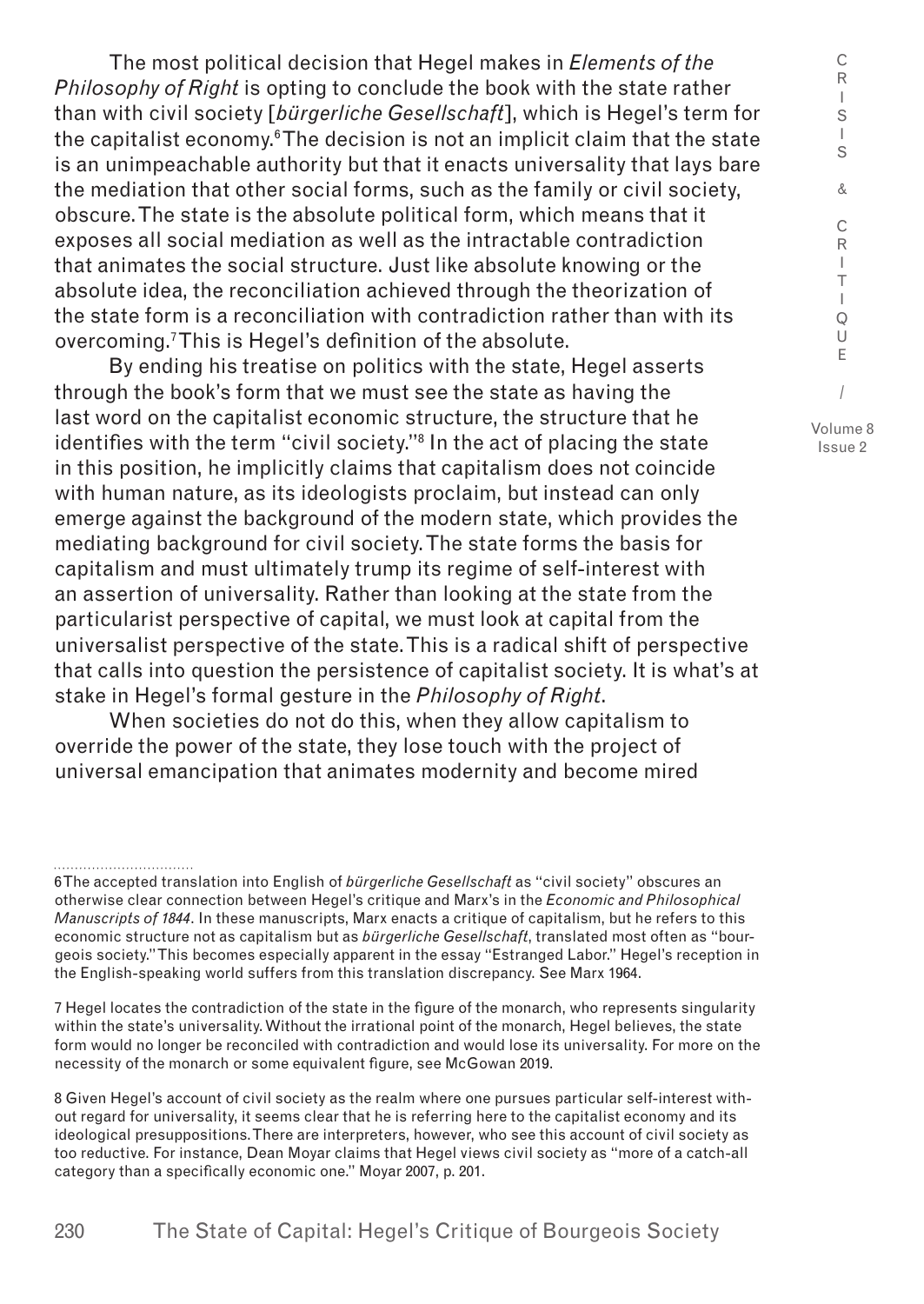in particularism. $^9\mathrm{The}$  triumph of the particular over the universal is a prescription for a social unraveling in which acting for the collective becomes anathema. The state comes to appear for people as a form of civil society rather than as the site of universality. When this occurs, people view the state as nothing but as protector of various interests. Rather than asserting a positive public organization, the state just guards private interests. Hegel calls this attitude the reduction of the state to the status of civil society, and he sees it as the chief danger of the modern universe. This denigration of the state is the situation today, which is why the theoretical corrective that Hegel offers is more urgent than ever.

When reading the *Philosophy of Right* in 2021, one cannot help but be taken aback at Hegel's insistence of the right of the state to insist on vaccination.10 Hegel argues that the health of the collective outweighs individual choice when it comes to the question of schooling or vaccination. If a society allows the particularism that predominates in civil society to overrule the universality of the state, mandating vaccines will become questionable and private interests will prevail over the public. This is precisely what we see happening around the world in the midst of the Covid-19 pandemic. The woeful response to this pandemic the refusal to mandate various measures for public health, from masks to vaccines, and the resistance to these measures when instituted reveals the contemporary impoverishment of the state relative to the logic of civil society, a situation that Hegel attempts to forestall through his theoretical interpretation advanced in the *Philosophy of Right*. Although he doesn't anticipate the Covid-19 pandemic—even Hegel has some limitations—he does foresee our inadequate reaction to it and the reasons for that inadequacy.<sup>11</sup>

According to the logic that Hegel lays out, the particular selfinterest that drives capitalist subjects must give way to the demands of the universal that state makes on subjectivity. The universality of the state frees the subject from the dictates of its self-interest, which is what

10 Hegel claims, "society has a right … to compel parents to send their children to school, to have them vaccinated, etc." Hegel 1991, p. 264. This is not just a modernized translation. Hegel uses the term for vaccination, *impfen*, that remains current today.

C R I S I S

<sup>9</sup> The rejection of the state form—and all form—as oppressive indicates the abasement of contemporary politics. The flight from state power is not an expression of Marxism's critique of the state but a retreat from it, which is why Marxist theorist Anna Kornbluh insists on the state form. For Kornbluh, "form is the answer rather than the problem." Anna Kornbluh, *The Order of Forms: Realism, Formalism, and Social Space* (Chicago: University of Chicago Press, 2019), 162. Dissolving forms plays directly into the dominance of civil society.

<sup>11</sup> Viewing the state as civil society and thereby missing the universality inhering in the state is not confining to rapacious capitalists. It is also the failing of many left-leaning theorists, chief among them Giorgio Agamben, who sees any attempt to ameliorate the effects of the Covid-19 pandemic as an illegitimate expansion of state power.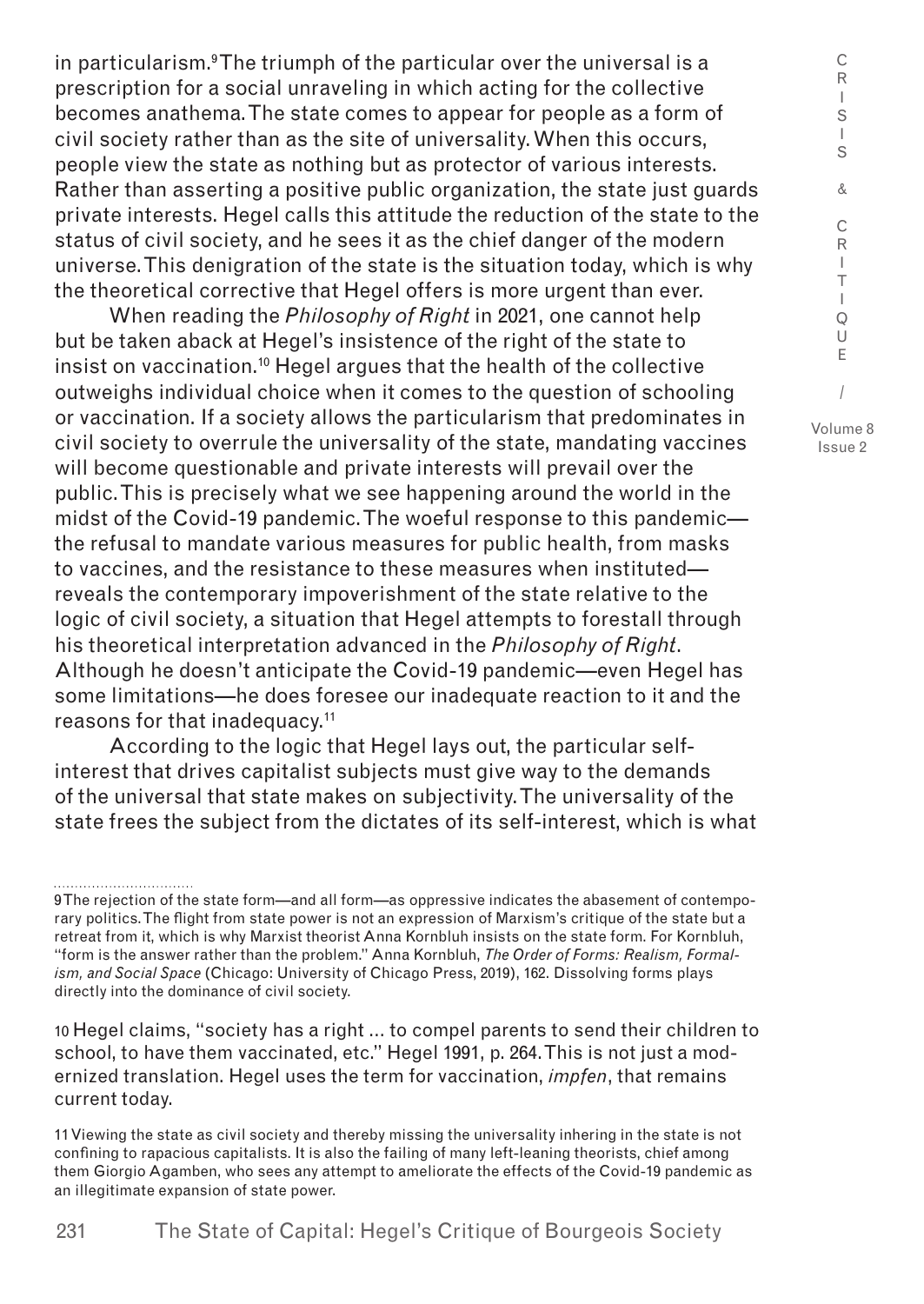predominates in civil society. Merely on the basis of where Hegel places the state in the structure of his political philosophy, he articulates his critique of the basic presuppositions of capitalist society and points to how we should conceive its transformation. Civil society or capitalism is an incomplete political form that requires the perspective of the state to constitute it. Capitalism points to its own overcoming through the state structure that is the necessary soil in which it grows.<sup>12</sup> Capitalist society depends on the state, and yet the state form provides a universality that points beyond its incessant particularism.

Despite its dependence on the state, capitalism survives as a socioeconomic system on the basis of its political priority relative to the state that it assumes and that people give it. Capitalist society cannot continue intact if the universality of the state form plays a determinative role relative to the demands of capitalist particularity. The state doesn't just make capitalism possible; once it has theoretical priority, it also makes capitalism impossible because of its universality. Universality is always emancipatory and thwarts capitalist accumulation because it forces subjects to abandon their particularist perspective and to recognize the solidarity that derives from the universal. Subjects in solidarity are not capitalist subjects.

Although capitalism operates according to the logic of the particular, it nonetheless relies on an implicit structure that governs the competing particularities. This is what Adam Smith refers to as the invisible hand that guides capitalist society.13 Because this universality remains undeveloped amid capitalist relations of production, capitalist subjects cannot become aware of it. They toil trapped in the perspective of their particularity. The state must intervene as the standpoint from which subjects view capitalist exchange in order for them to see the universality that underlies it. This is Hegel's aim in the form that he gives to the *Philosophy of Right*. The form of this book gives it a political

13 Even though Hegel's account of civil society betrays the influence of his reading of Adam Smith's *Wealth of Nations*, had Smith written the *Philosophy of Right*, he would have ended it with civil society rather than with the state because in Smith's vision capitalist relations have the last word in structuring the society. Ironically, were Karl Marx to rewrite the *Philosophy of Right*, his first step would be to reorder its chapters in the same way that Smith would, albeit for different reasons. According to Marx, the idea that the state might curtail or even trump the power of capital is nothing but a symptom of capitalist ideology, to which Hegel falls victim when he structures his work of political philosophy.

I S I S & C R I T I Q U E / Volume 8 Issue 2

C R

<sup>12</sup> Although he is critical of Hegel's failure to accede fully to the position of the Marxist materialist, Georg Lukács nonetheless credits Hegel with providing the first philosophical analysis of capitalist society that takes its economic structure into account. He writes, "it is undoubtedly no accident that the man who completed the edifice of idealist dialectics was the *only* philosopher of the age to have made a *serious* attempt to get to grips with the economic structure of capitalist society." Lukács 1976, p. 565. By giving a space for civil society but not giving it priority over the state, Hegel simultaneously describes the reality of capitalism and offers a critique of its ideological presuppositions. Although Lukács gives Hegel a great deal of credit for his speculation about capitalism, he doesn't go so far as to acknowledge him as a critic.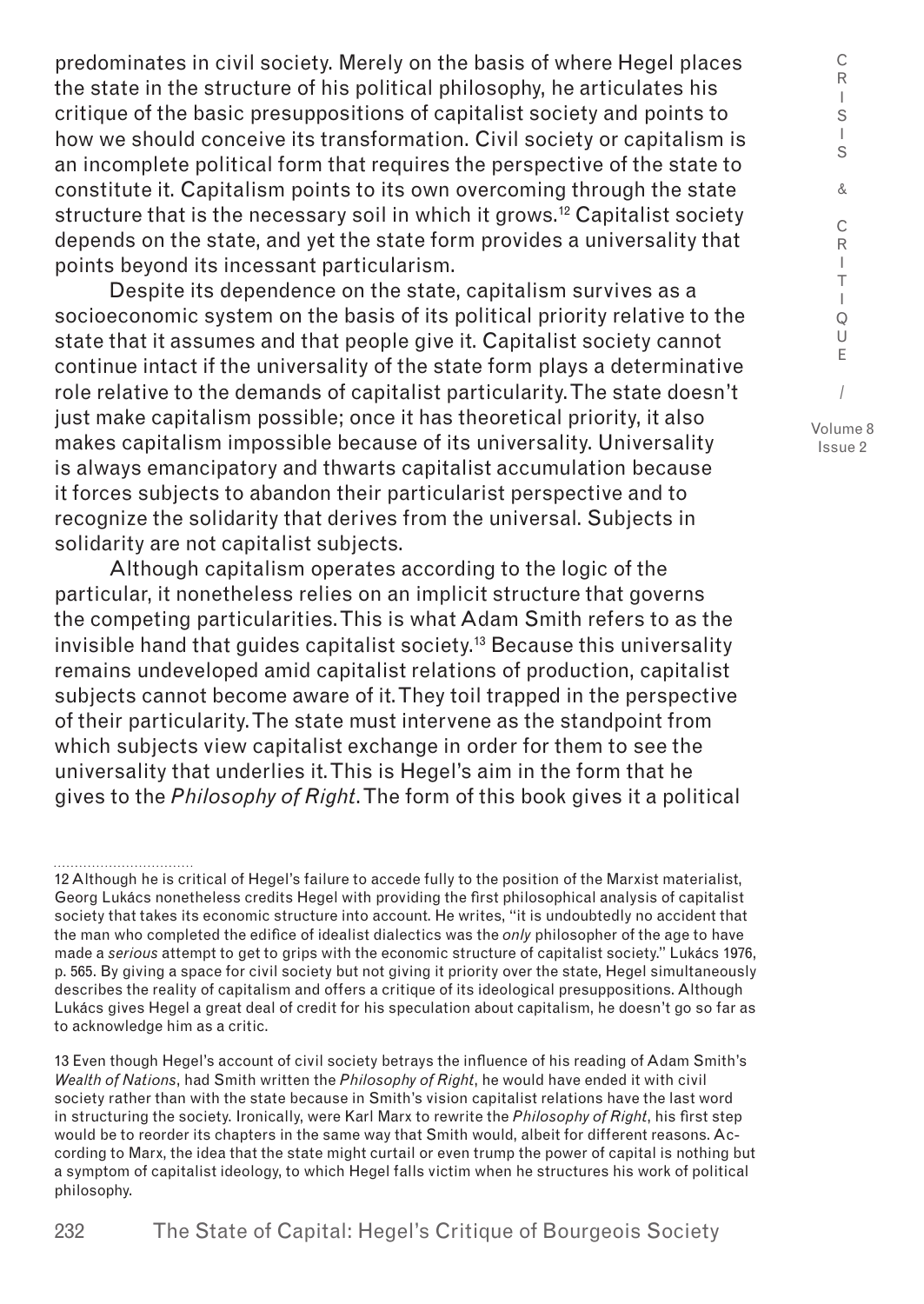radicality that Hegel himself likely does not suspect. He isn't trying to show the path to moving beyond capitalism, but this is what he does.

# **Theoretical Politics**

If interpreters want to consider Hegel a political thinker, they typically do not look to his work on politics, which seems like a document of political quietism, but to the early *Phenomenology of Spirit*, a work that appears at moments to point toward openings for political activity. This is the strategy that Robert Brandom takes up in *A Spirit of Trust*, his attempt to found a Hegelian politics of overcoming modern alienation without abandoning the freedom that modernity provides.<sup>14</sup> The fact that Brandom articulates his Hegelian politics through a commentary on the *Phenomenology of Spirit* rather than an interpretation of the *Philosophy of Right*, Hegel's book specifically devoted to politics, is in no way an accident. Hegel's work of political philosophy devotes itself to analyzing what is rather than what should be.

Reading the *Philosophy of Right* as a political treatise appears to run up against Hegel's own claims about the political role of philosophy. Rather than imagining his work as a political intervention, he sees it as merely an analysis after the fact, as an autopsy on the very institutions that his work analyzes. Hegel's antecedents, such as Kant and Fichte, write up political maps for attaining perpetual peace or strengthening the German nation, and his descendent Marx vows to change the world rather than merely interpret it. But Hegel stands out for his insistence that all of these gestures run up against the foundational limit of all philosophizing. This limit is the philosopher's inability to see the future. Hegel's stubborn determination to adhere to this limit stands out in his political philosophy.

The contention that philosophy cannot instruct politics derives from Hegel's focus on the structural end point where mediation is fully visible. When we act politically, we often do so—perhaps we must do so—without taking all the mediation of the system into account. We do not foresee the dialectical reversals that our political act undergo, the mediation that informs it, nor the contradictions that holds within. All this becomes evident only from the standpoint of the end, which is why Hegel insists on it for philosophy. It is only thinkers who value beginnings that can make political pronouncements and offer political advice. Hegel's

C R

233

<sup>14</sup> As Brandom puts it, "A proper understanding of ourselves as discursive creatures obliges us to institute a community in which reciprocal recognition takes the form of forgiving recollection: a community bound by and built on trust." Brandom 2019, p. 635. In the *Phenomenology*, Hegel provides for us a political task, an obligation to create a community of forgiveness accomplished through recognizing our own fault in the other's transgressions. The enormous obstacle in the way of Brandom's politicization of Hegel is the latter's excoriation of any philosophy that ends with an *ought* [*Sollen*]. Hegel denounces this position unequivocally in both Kant and Fichte, but Brandom's interpretation of the *Phenomenology of Spirit* transforms this work into an extended plea for what we ought to do.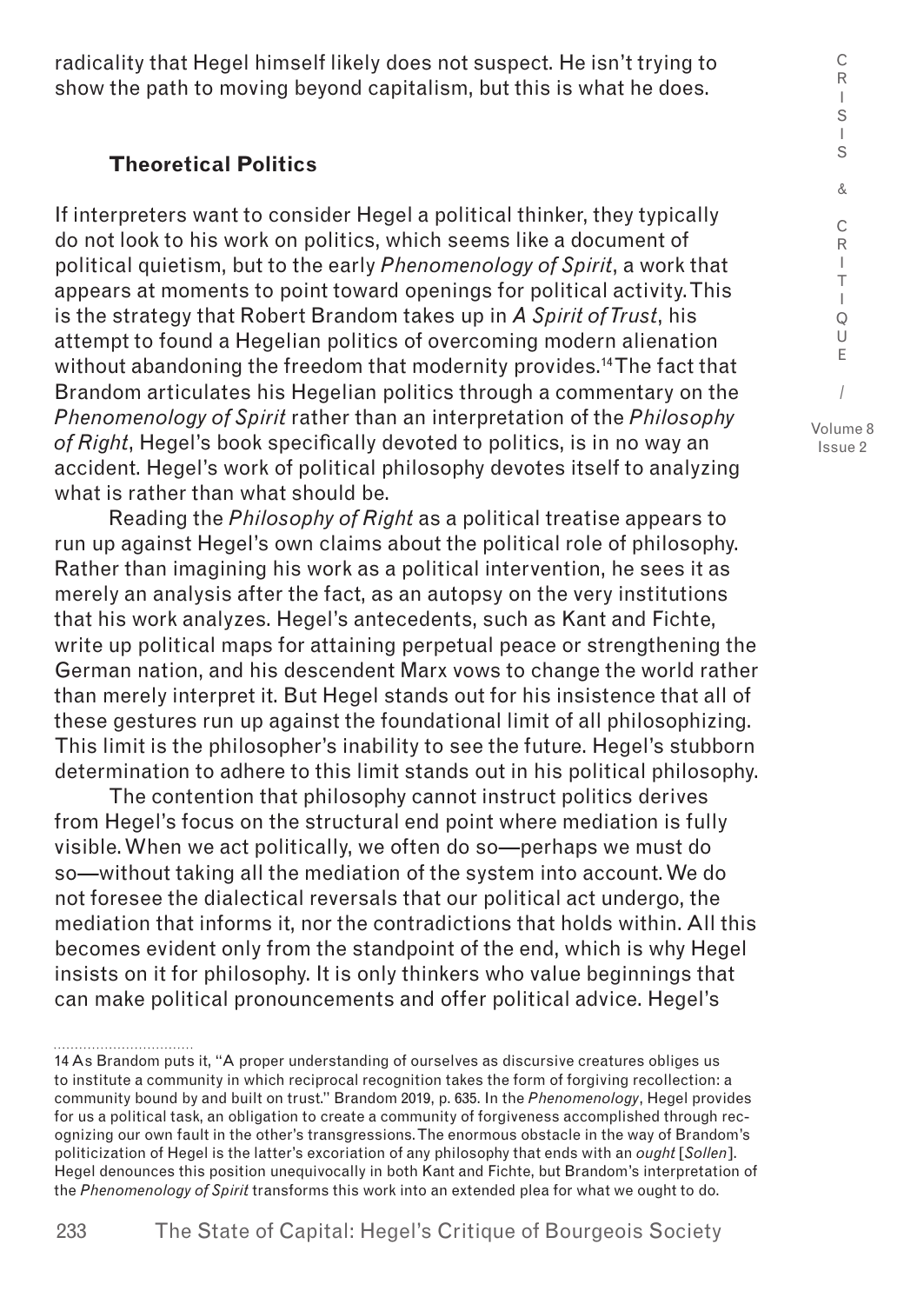commitment to the end is also his commitment to philosophy's lack of a political bearing, which he announces right away in his work on politics.

The most memorable passage in the *Philosophy of Right* comes in the preface. It is Hegel's confession of philosophy's political fecklessness. In contrast to direct political acts, philosophy's theorizing of politics what Hegel does in the *Philosophy of Right*—cannot transform the world, or so Hegel seems to admit. He states,

A further word on the subject of *issuing instructions* on how the world ought to be: philosophy, at any rate, always comes too late to perform this function. As the *thought* of the world, it appears only at a time when actuality has gone through its formative process and attained its completed state…. When philosophy paints its grey in grey, a shape of life has grown old, and it cannot be rejuvenated, but only recognized, by the grey in grey of philosophy; the owl of Minerva begins its flight only with the onset of dusk.15

This statement seems to leave the would-be political activist with little to work with. As Hegel formulates it, political activism and philosophy have no common ground. Hegel offers no explicit political guidance and expressly prohibits philosophy from doing so.16 Philosophical wisdom arrives after the political problem has been resolved, not in time to prescribe an intervention.

We certainly cannot take the political arrangement that Hegel describes in the *Philosophy of Right* as an ideal toward which to aspire. This is a point that Robert Pippin insists on in an effort to dampen any enthusiasm for the particular structure—including the monarch at the head of the state—that Hegel puts forward in this work. Pippin claims that one must apply Hegel's own claim about the tardiness of philosophy to his own work. The political apparatus that he analyzes here "has grown old, is dying, and only because of this can it now be comprehended by Hegel. It is hardly the image one would propose were one trying to claim that we had reached some utopia of realized reason."<sup>17</sup> According to Pippin, Hegel cannot be advocating the relationship between the family, civil society, and the state that he lays out here, simply because he argues against philosophy's ability to advocate anything politically.

16 According to Slavoj Žižek, Hegel's refusal to offer any political program for the future is the index of his radicality as a political thinker. In *Hegel in a Wired Brain*, he writes, "Hegel's thought stands for a radical opening towards the future: there is in Hegel no eschatology, no image of the bright (or dark) future towards which our epoch tends." Žižek 2020, p. 2.

17 Pippin 2013, p. 18. Pippin believes that Hegel sees our political task not as accomplished but as unending. He claims, "it is likely that the state, understood as the realization of freedom, does not have anything like a permanently achieved, eternal structure, and that … historical contingencies will always pose anew the question of the rationality of the actual." Pippin 2019, p. 312.

S I S & C R I T I Q U E / Volume 8

C R I

<sup>15</sup> Hegel 1991, p. 23. Rebecca Comay sees the space for politics within Hegel's statement that appears to confess the political inutility of philosophy. She writes, "The indiscernible gap between gray and gray marks the interval in which the spectator can find a foothold for intervention. Repetition marks the formal difference separating the present from itself: it identifies the site where the subject's agency is both reflected and repelled." Comay 2011, p. 144.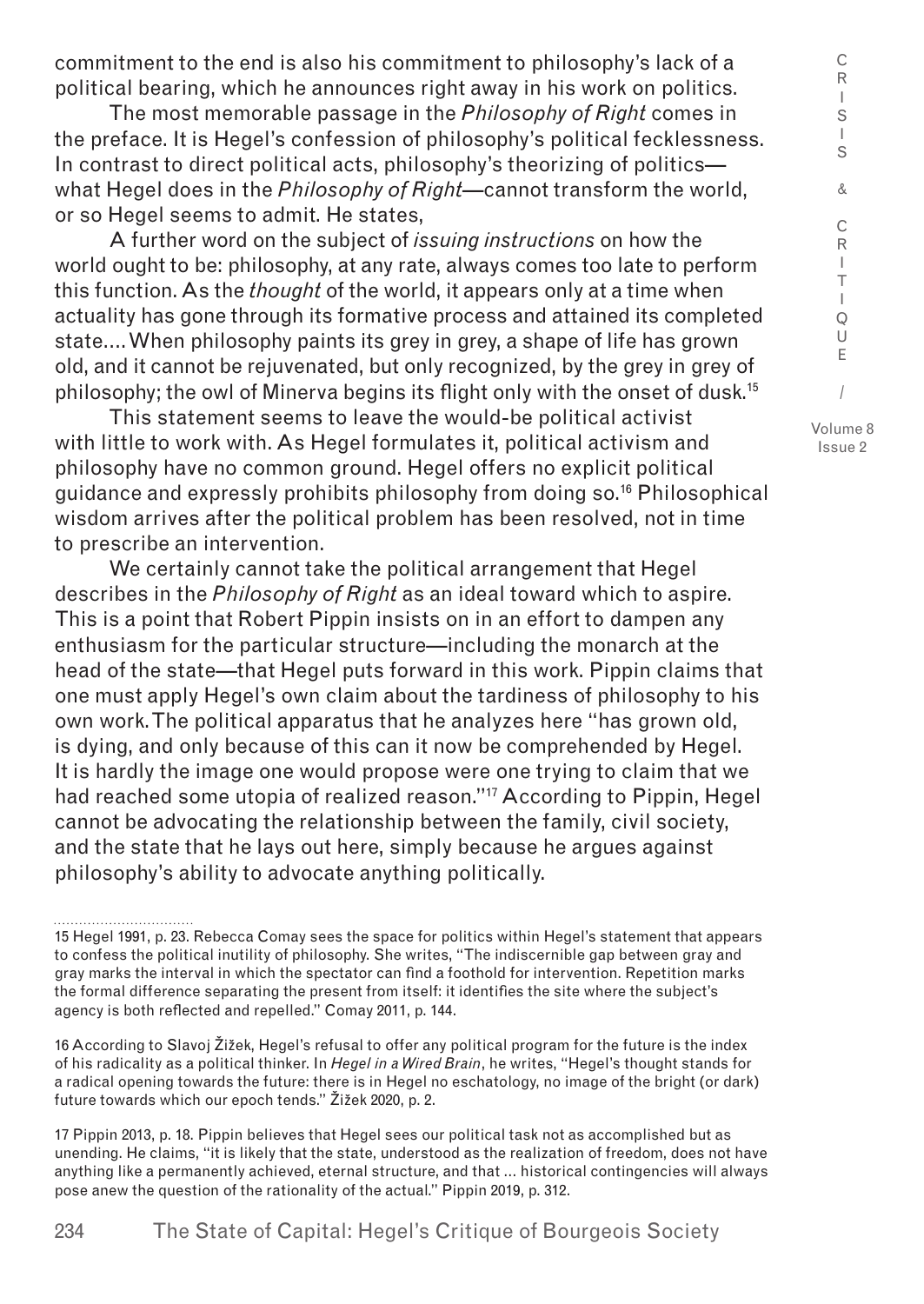That said, Pippin must also be correct to believe that Hegel has some political agenda. If Hegel really believed that philosophy had no political effect at all, he would not write a work of political philosophy. The act of writing itself indicates an investment in the possibility for transformation driven by what one writes, even if one's only aim is to see the status quo continue without the emergence of any potential interruption. The question in Hegel's philosophy is where we should locate this political charge.

My contention is that Hegel identifies philosophy's political efficacy with the act of interpretation. Philosophical intervention does not come from offering directives or strategic plans for political activity but by providing a radical interpretation of political forms. Although philosophy cannot issue instructions or provide an outline for a political project, its recognizing power is at once a transformative power.<sup>18</sup> To turn Marx on his head, it is by interpreting the world that the philosopher changes the world.

By theorizing the state as the political absolute and relegating capitalist exchange to a dependent position in relation to it, Hegel practices interpretation as politics. In his formulation, the state ceases to be the handmaiden of capital and becomes the universalist corrective to its particularism. Left to its own devices, the particularism of civil society runs amok. It threatens to destroy the social order. The state must provide the universal perspective that ensures social solidarity and egalitarian emancipation. Although Hegel does not foresee how the state will accomplish this emancipation, he theorizes this as its political role.

#### **Marx Avant la Lettre**

235

Marx is the first to recognize the fundamental contradiction that animates the capitalist economy: its necessity of minimizing the laborer's wage and simultaneously maximizing this same laborer's purchasing power. This is the contradiction between the production of surplus value and its realization through the sale of the commodity. Writing before Marx (and before the fuller development of industrial capitalism, especially in Germany), Hegel does not evince any awareness of this contradiction. But he does grasp an equally fundamental contradiction in capitalism that leads to the constant social unrest that it unleashes.

For Hegel, capitalism's excessive creation of wealth produces an equal excess of impoverishment.<sup>19</sup> In his discussion of civil society

<sup>18</sup> Importantly, Hegel does not say, like Ludwig Wittgenstein, that philosophy "leaves everything as it is." Wittgenstein 2009, p. 55. Although philosophy doesn't offer political plans, it does necessarily shake things up politically through the interpretation that it offers.

<sup>19</sup> Rosa Luxemburg provides a precise formulation of the capitalist contradiction that Marx recognizes. She claims, "accumulation proceeds without it becoming apparent in the slightest for which new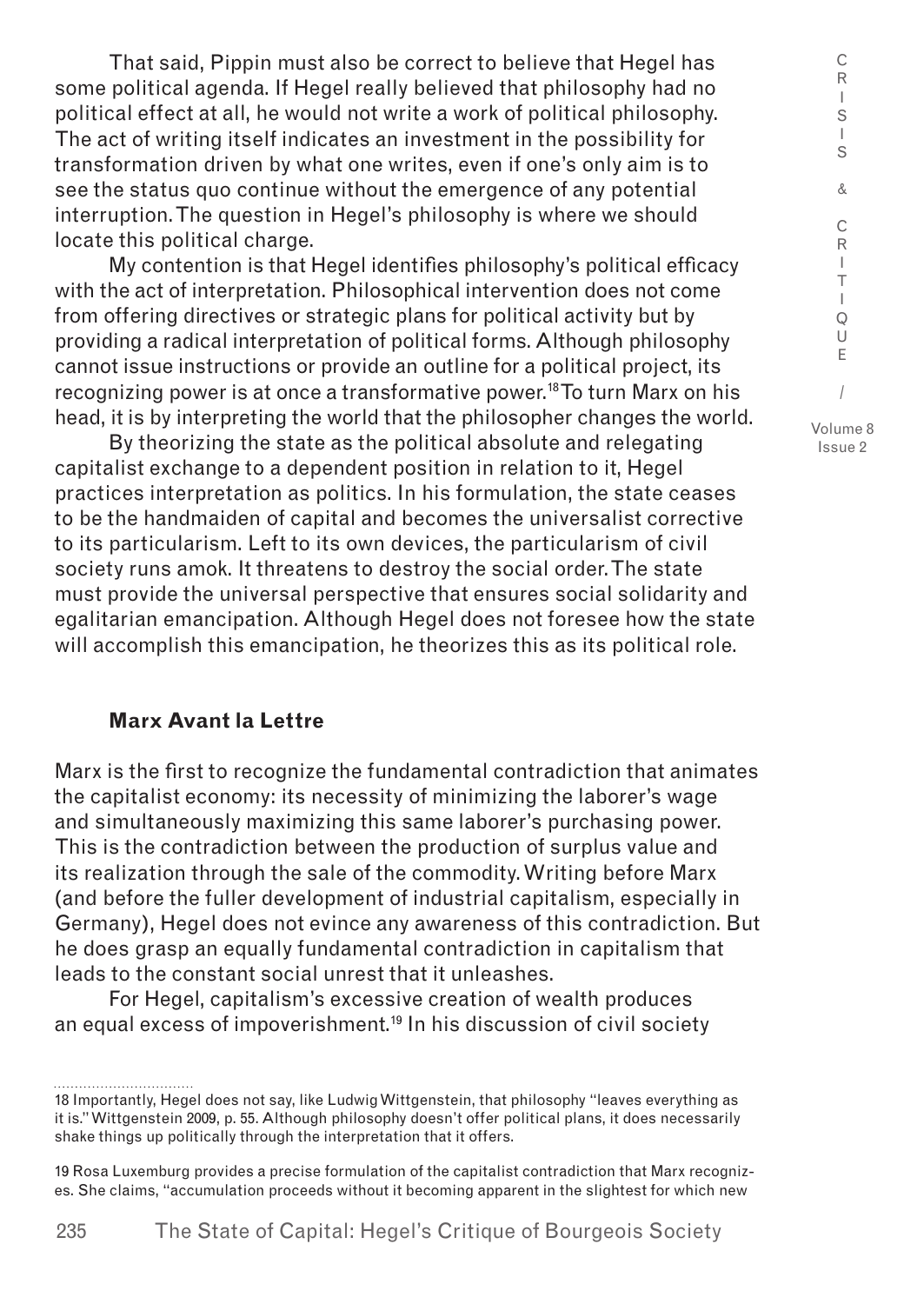in the *Philosophy of Right*, Hegel explains that capitalist society is the source of both extremes of luxury and of want. The more wealthy some members of capitalist society become, the more impoverished others become. This is, according to Hegel, the unalterable rule that derives from the philosophical basis of the capitalist mode of production. It is a contradiction of capitalist society, although Hegel doesn't label it as such.

The link between capitalism's unchecked production of wealth and equally unchecked creation of poverty stems from capitalism's relationship what Hegel sees as the bad infinity [*die schlechte Unendlichkeit*].<sup>20</sup> The bad infinity, as Hegel conceives it, is an infinite expansion that recognizes no limit. It is bad to the extent that it is inherently unrealizable. One constantly strives for more but never reaches the goal of attaining it, since the goal recedes as one approaches it. Capitalism demands that one accumulate more and more, but one never reaches the point of having enough. *Not enough* is the capitalist watchword, and this watchword is the indication of centrality of the bad infinity in capitalist society.

Hegel contrasts the unending straight line of bad infinity with the true infinite, an infinite that he represents with a circle. Rather than striving for a goal that is inherently unattainable, the true infinite always reaches its end point and finds satisfaction with itself.<sup>21</sup> Whereas the bad infinite characterizes capitalism's ceaseless striving for more, the true infinite is the structure of the state's universality. It constitutes itself through positing its own limit and exists through that limit rather than through the attempt constantly to go beyond it.

The bad infinite and the true infinite have a radically different relationship to contradiction. The bad infinite seeks more because

20 Although he concludes that Hegel fails to logically derive the state as a realm that can produce the solidarity that will restrain the particularizing drive of civil society, Terry Pinkard nicely identifies civil society with the bad infinite. He says, "On its own, civil society (embodying the proper object of "political economy") is structured around the bad infinite. Needs get multiplied to infinity, the necessity for either expanding capital or being swallowed by other traders pushes the traders themselves to more and more distant connections, and production and consumption become decoupled once trade extends beyond the bounds of local communities. The structure of civil society is the n + 1 of the bad infinite: Always one more in the series, all the way up to the infinite and all the paradoxes it seems to bring with it." Pinkard 2017, p, 323-324. In other words, Hegel defines the capitalist economy as a structure completely overtaken by the logic of the bad infinite and thus unable to actualize any satisfaction for subjects caught up in it.

21 In the *Science of Logic*, Hegel offers a contrast between these two versions of the infinite. He begins with the bad infinite, saying, "The image of the progression in infinity is the straight *line*; the infinite is only at the two limits of this line, and always only is where the latter (which is existence) is not but *transcends itself*, in its non-existence, that is, in the indeterminate. As true infinite, bent back upon itself, its image becomes the *circle*, the line that has reached itself, closed and wholly present, without *beginning* and *end*." Hegel 2010, p. 119.

I S & C R I T I Q U E / Volume 8 Issue 2

C R I S

236

consumers production is ultimately being constantly expanded." Luxemburg 2015, p. 236. According to Luxemburg, capitalism attempts to solve this contradiction by resorting to colonization, but this inevitably fails in her eyes.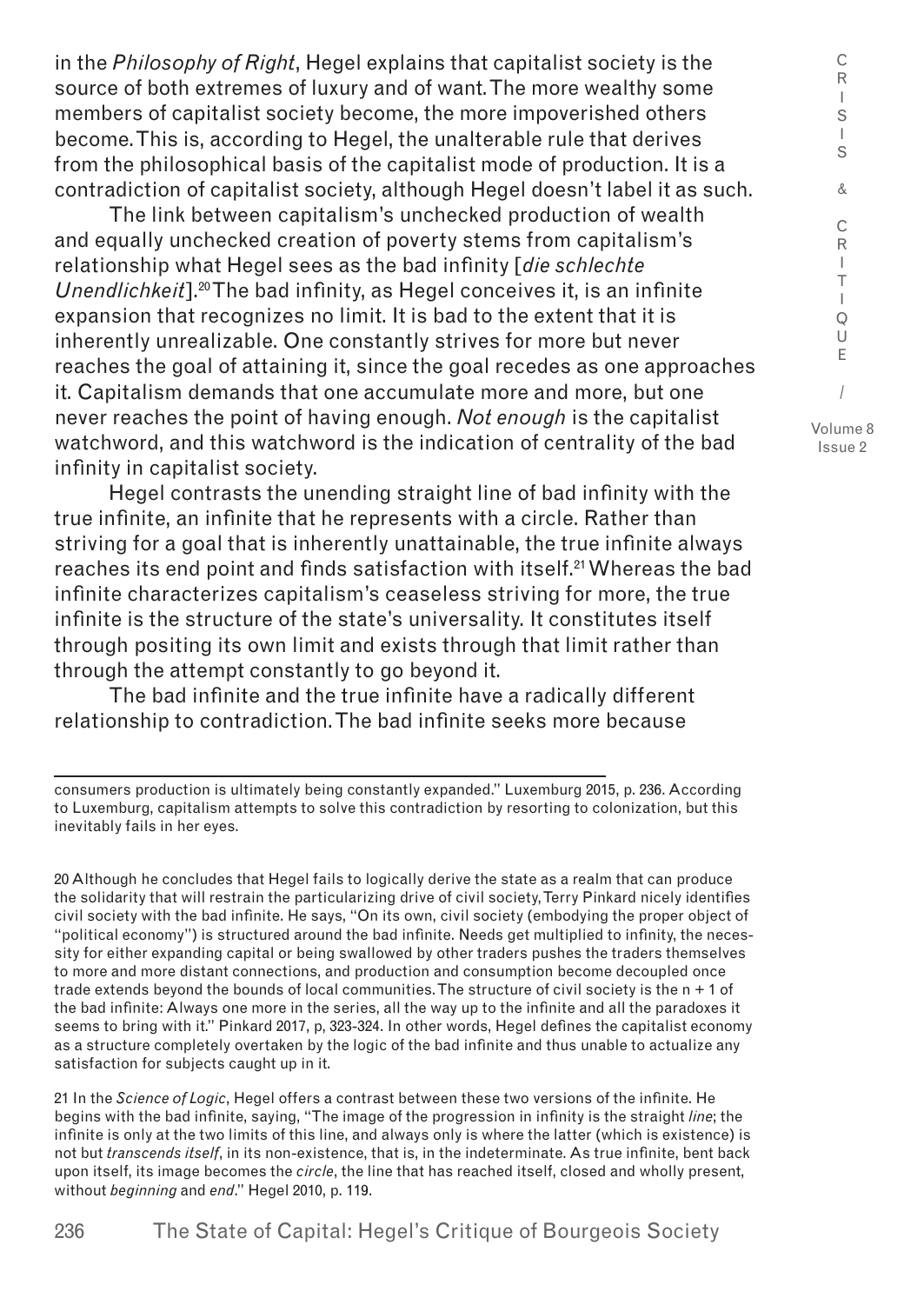it is bent on overcoming contradiction. It looks to a future free from contradiction, but it is just this search for overcoming contradiction that continues to reproduce it, as is clearly evident in capitalist society. Capitalism's drive to escape contradictions is a source of its multiplying contradictions. The true infinite, on the other hand, reconciles itself with contradiction. Rather than seeking to overcome it, contradiction becomes what sustains the true infinite and drives it around its circular path. The true infinite manifests itself in the universality of the state.

The dominance of the bad infinite in civil society leaves capitalist subjects always wanting what they don't have. They desire infinite accumulation. As a result, no amount of accumulation is ever enough. The more that one has, the more that one experiences oneself as missing what one desires. This is why the richest individuals in capitalist society are always the most avaricious. They experience their unreconciled lack much more than those who have little.

Hegel recognizes that there is a dialectical relationship between those who have too much and those who have too little. Capitalist desire refuses to abandon accumulation at any point, which ensures that some will have almost nothing in order that others can have too much. Capitalism's constant drive for more results in a situation where the few accumulate vast fortunes at the expense of the many who toil in misery and become utterly debased. Hegel writes, "The tendency of the social condition towards an indeterminate multiplication and specification of needs, means, and pleasures—i.e., *luxury*—a tendency which, like the distinction between natural and educated needs, has no limits, involves an equally infinite increase in dependence and want."<sup>22</sup> As capitalism creates an increasing quantity of wealth, it requires an equal increase in poverty. The drive to accumulate cannot allow any stone—or any potential source of wealth—to remain unturned. The mass of people become buried beneath these stones turned over by capitalism's winners.

Capitalism's inability to produce subjects who recognize their own satisfaction also leads to an infinite production of additional commodities that eventually become new necessities. In his analysis of this process in the *Philosophy of Right*, Hegel anticipates what Marx in the *Grundrisse* calls capitalism's production of needs.23 Civil society creates an environment in which people can enrich themselves by convincing others that there are an infinite number of items that they need to become truly comfortable in the world.

22 Hegel, 1991, p. 231. C R I S I S & C R I T

<sup>23</sup> Marx states, "Production not only supplies a material for the need, but it also supplies a need for the material…. The need which consumption feels for the object is created by the perception of it. The object of art—like every other product—creates a public which is sensitive to art and enjoys beauty. Production thus not only creates an object for the subject, but also a subject for the object." Marx 1993, p. 92.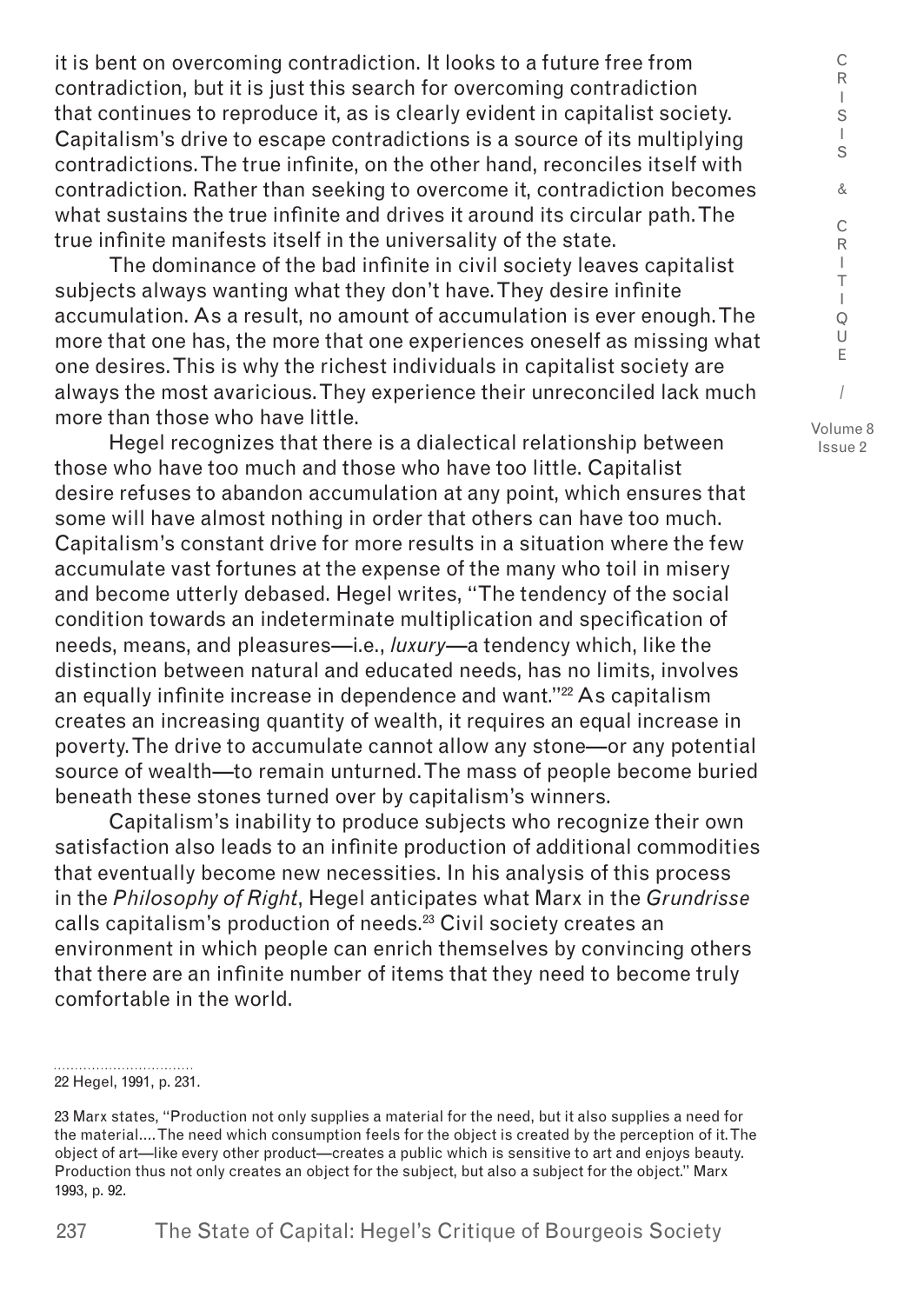But the supposed need for comfort is, according to Hegel, inherently impossible to satisfy. Every increase in comfort creates a new discomfort. The soft mattress allows one to fall asleep comfortably but results in waking with a terrible backache. The heater saves one from the cold but leaves one's skin too dry. The ubiquity of possibilities for entertainment leave one with nothing desirable to watch. And so on. Hegel writes, "What the English call 'comfortable' is something utterly inexhaustible; its ramifications are infinite, for every comfort in turn reveals its less comfortable side, and the resulting inventions are endless. A need is therefore created not so much by those who experience it directly as by those who seek to profit by its emergence."<sup>24</sup> Marx could not have said it better himself. Even when capitalism caters to the desire for comfort, it cannot help but create additional discomforts that it must subsequently attempt to remedy with an additional commodity.

But the very project of producing a comfortable life through accumulating an endless number of commodities is a betrayal of subjectivity itself. The *Philosophy of Right* includes a surprising diatribe against civil society's drive to keep us comfortable. Increasing the comfort of existence is not the path to emancipation. An emancipated society would not be one that finally did away with discomfort once and for all. It would be a society that accepted a certain level of discomfort as the price that we pay for our spiritual existence, for our break from animality. Other animals will always be more comfortable in their worlds than subjects are because they lack the alienation from place that comes with subjectivity. The discomfort of our alienation is the measure of our freedom. Unlike civil society, the state demands a degree of discomfort. It constantly reminds us of our alienation from our natural being through its prohibitions. Rather than promising the possibility of overcoming alienation with the image of more in the way that capitalism does, the state requires the acceptance of it through adherence to the limit of the law.

# **Public Property**

The basis for capitalist society is the immediacy of property. The presupposition of capitalist relations is that I can possess property prior to entering into social relations, even if this property is nothing but my own body. As a result of possessing property, I have the ability to engage in exchange with others in order to increase my amount of property or acquire new forms of property. In order for capitalism to function as it does, property must be defined as essentially private, as determined first and foremost by the subject's own private actions. I must be able to have property regardless of the state of the state.

24 Hegel 1991, p. 229.

S & C R I T  $\mathbf{I}$ Q U E / Volume 8

Issue 2

C R I S I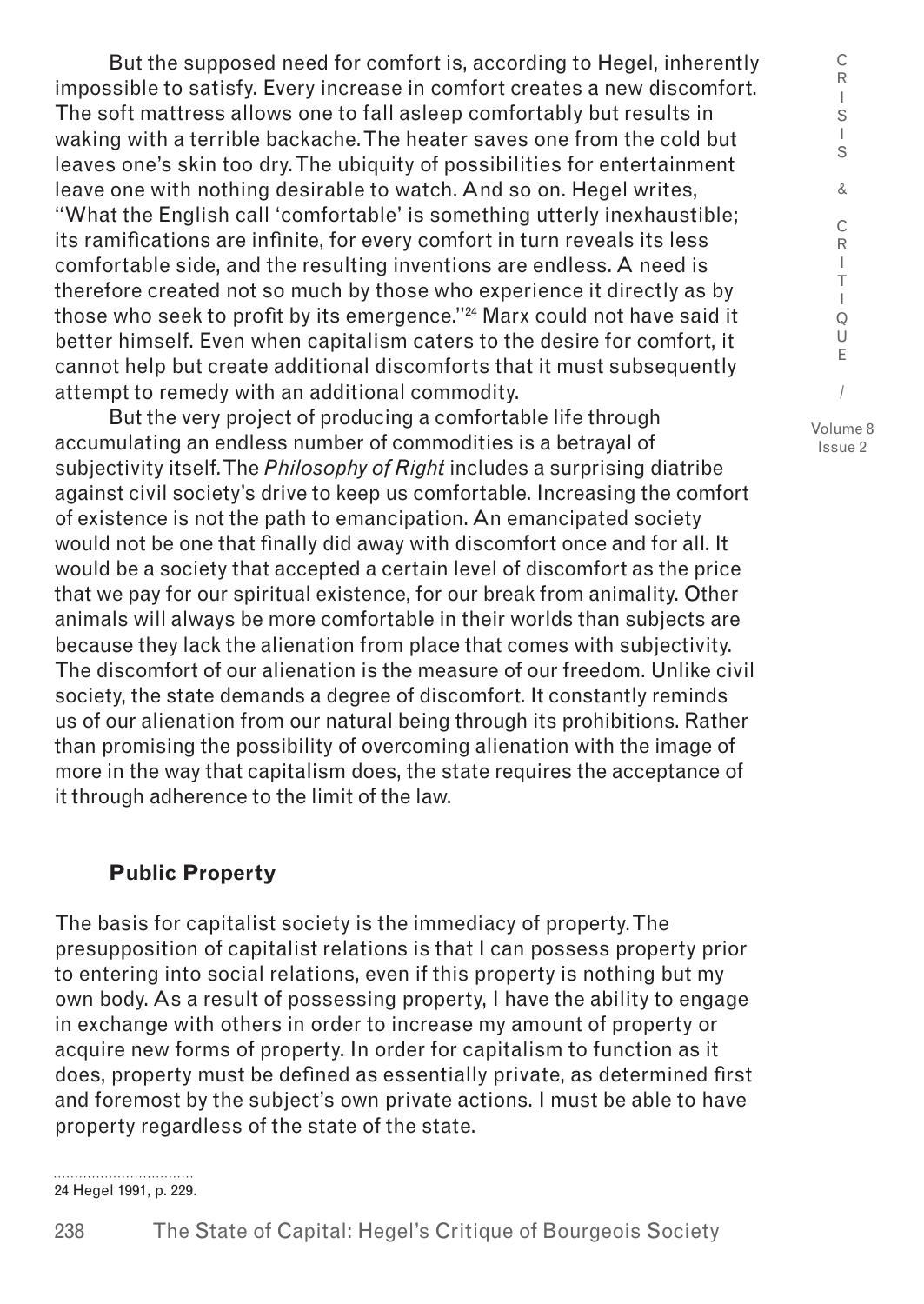John Locke is the great ideologist of capitalist property relations. In the second of his *Two Treatises of Government*, Locke insists that the act of labor produces private property regardless of and prior to the constitution of the social order. For him, the state does not make private property possible through its system of law. Its system of law merely safeguards the property that individuals themselves create through their activity of working on the materials of nature.

As Locke sees it, the individual's labor generates property through making use of what is available in the natural world. Utility has a transformative power that denaturalizes what one uses and turns it into a possession. He writes, "As much as any one can make use of to any advantage of life before it spoils; so much he may fix by his labour a Property in. Whatever is beyond this, is more than his share, and belongs to others."25 The transformative power of utility fixes a limit between one's own property and that of others (or that which belongs to no one). Useful work has this power in a state of nature, regardless of the social conditions that underlie it.

This conception of private property is essential for capitalist society because it provides the economically necessary presupposition that supports the system. Even capitalist societies that disdain political liberalism (such as contemporary China) require this presupposition. If one considers property as a determination of the state form and its legal apparatus, then the right of the individual to do what it wants with its property disappears. The immediacy of private property enables the individual to neglect the collective in dealing with this property, since the possession of it theoretically has nothing to do with anyone else.

The *Philosophy of Right* represents a complete rejection of this liberal presupposition of capitalist relations of production. By beginning the work with an analysis of property and locating property under the heading of "Abstract Right," Hegel indicates the dependence of my property on the existence of civil society and the state, which are more concrete forms of right. Beginning with property is not a way of privileging it but a way of highlighting its illusory immediacy. As Gillian Rose points out in *Hegel Contra Sociology*, "the institutions which appear most 'natural' or 'immediate' in any society, such as the family or the sphere of needs, presuppose an overall economic and political organization which may not be immediately intelligible."<sup>26</sup> The constitutive power of the state is not, as Rose puts it, immediately intelligible, but it becomes evident through Hegel's interpretation of the mediation that informs abstract property right. Although Hegel often sounds like Locke when he describes the act of taking possession of a thing by using it, he breaks

25 Locke 1988, p. 290.

26 Rose 1981, p. 50.

Issue 2

C R I S I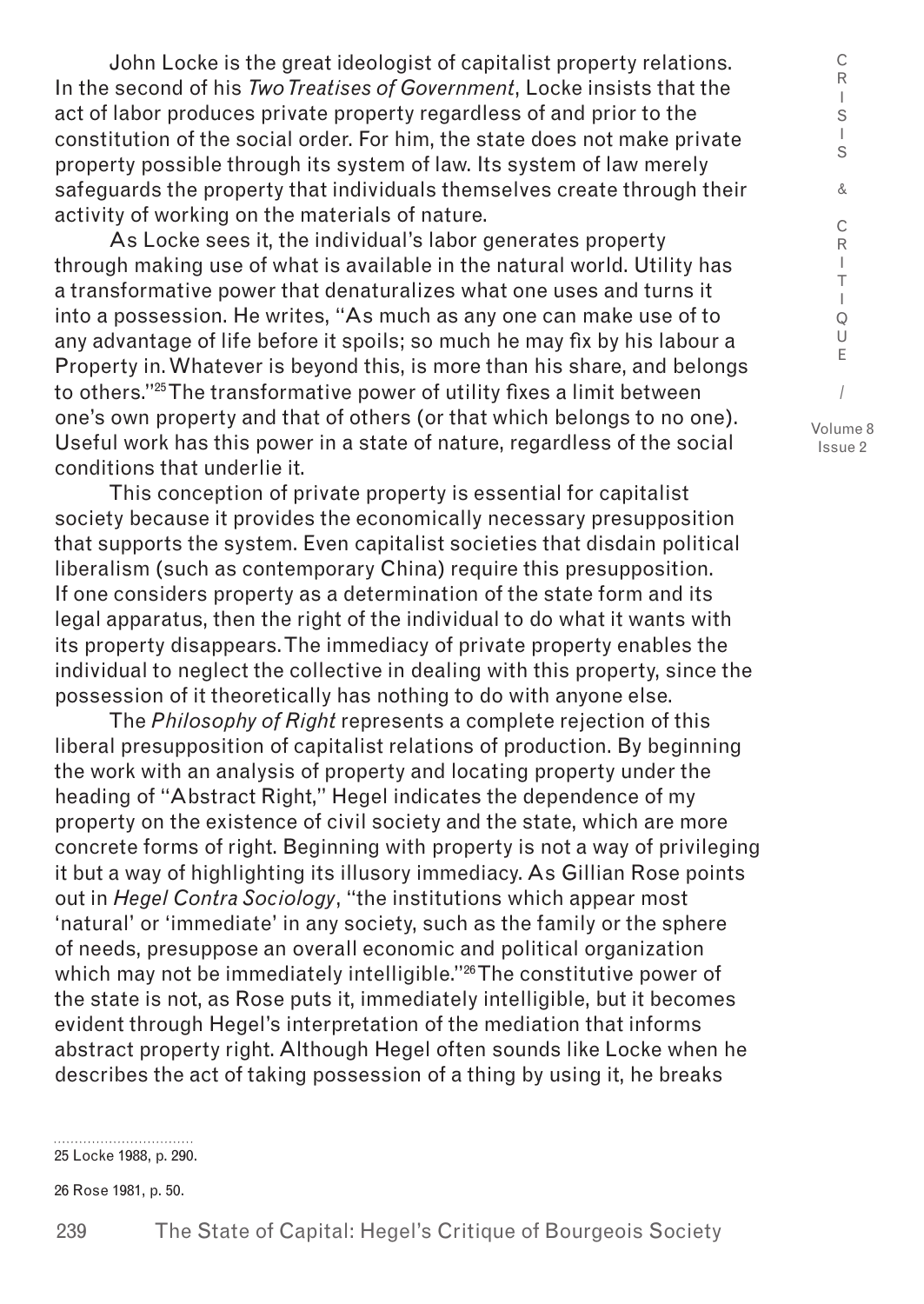from Locke by theorizing the role that mediation plays in this possession. He only sounds like Locke for a brief while, and then he goes on to frame the possession of property in ways that would certainly cause Locke's stomach to become upset.

The fact of property depends not simply on the individual's act of taking possession of the property. It relies on a network of social mediation that validates the individual's possession, the method through which the individual took possession, and even the concept of property itself. Contra Locke, there is no property in the natural world. My use of something means nothing unless it receives state recognition. Thus, the apparent individuality attached to property betrays its thoroughgoing mediation in the universal concept of property. Property isn't the index of a subject's individuality but the measure of its submission to the universal.

In the *Philosophy of Right*, Hegel shows that property depends on all the other relations that follow it. Property is the most abstract category because it appears to be a right that has no relation to others, but this appearance, like that of sense certainty in the *Phenomenology of Spirit* or being in the *Science of Logic*, is entirely deceptive. My act of constituting something as mine is not enough for Hegel. He states, "My inner act of will which says that something is mine must also become recognizable by others."<sup>27</sup> This recognition from others comes from the state structure that undergirds every act of possession. Nothing is mine unless the state apparatus creates the conditions through which I can have it.

The logic of capitalist society depends on the presupposition of property. In order to function, individuals must believe that their property is constitutively theirs. Once the role of the universal in constituting property becomes evident, capitalist relations of production cease to be tenable. Simply by exposing private property's dependence on the public structure of the state, Hegel launches an attack against one of the pillars of capitalist society.

# **Contract Killer**

Prior to Hegel, major modern thinkers from every political camp theorize the formation of the social order as the result of a social contract. The idea of a social contract is so widespread that almost no political philosopher thinks to do without it. But this is a position that Hegel completely rejects insofar as it represents a silent affirmation of the presuppositions of capitalist society, every bit as much as the investment in the immediacy of property relations. Hegel's refusal to think of the social order in terms of a social contract indicates his radical departure from the tradition he inherits. This refusal even separates him from his primary philosophical

27 Hegel 1991, p. 81.

S I S & C R I T  $\mathbf{I}$ Q U E / Volume 8

Issue 2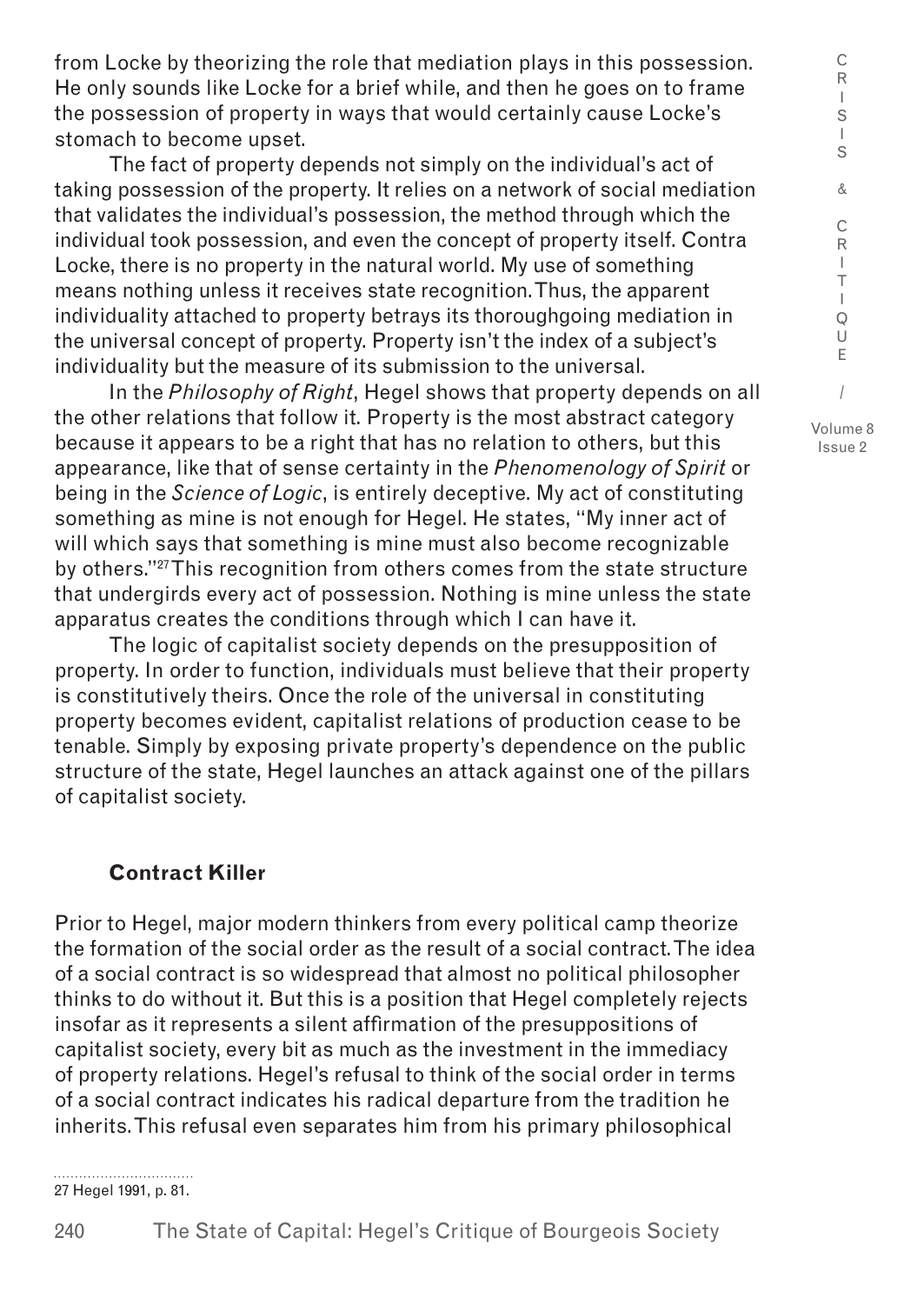antecedents in the German Idealist tradition, Kant and Fichte.<sup>28</sup> It is a radicality that drives him away from the presuppositions of capitalist society and toward an egalitarian alternative in which the isolated particular individual does not preexist the social collective, which is what both capitalist society and social contract theory proclaim.

The theory of the social contract knows no political boundaries. From conservative Thomas Hobbes to liberal John Locke to leftist Jean-Jacques Rousseau, the idea of a social contract becomes a way of thinking through how a coherent organization forms out of disparate individuals with no inherent ties to each other. The social contract implies that each member of the society tacitly legitimates the social bond through acceding to the original contract that constitutes it. No one views this as a literal contract that members sign but rather as a metaphorical agreement that inheres in their active participation in society. The appeal of this way of thinking is that it suggests that political authorities must do their part for the individual to adhere to the contract, while individuals can themselves decide to opt out if the arrangement ceases to be salutary. Even when a conservative such as Hobbes advances the idea, it appears to have an implicit radicality because it admits that one can always withhold one's participation.

Rousseau sees the social contract as an ultimate affirmation of freedom. Everything that goes on in society goes on with our fundamental consent because we are constantly affirming the social contract that we might, at any point, choose not to affirm. In *The Social Contract*, he states, "There is only one law which by its nature requires unanimous consent. That is the social pact: for the civil association is the most voluntary act in the world; every man being born free and master of himself, no one may on any pretext whatsoever subject him without his consent."<sup>29</sup> For Rousseau, the existence of a social contract is the basis of the social bond. Without some conception of it, one would have no way to conceive what holds a given populace together.

As Hegel sees it, the freedom to enter into the social contract does not exist. It is a liberal and illusory conception of subjectivity that imagines it existing prior to the social order that constitutes it. We are not first free individuals and then subjected to the social order. Instead, our subjection to the social order inaugurates our existence as free subjects. We are subjected into freedom, not subjected out of freedom.

If one believes in free individuals existing prior to their entrance into a social contract, then one confuses the state with civil society, which is what Hegel sees as the cardinal error in political thinking. One misses the universality of the state form and sees instead an atomized mass

29 Rousseau 1997, p. 123.

& C R I T I Q U E / Volume 8

C R I S I S

Issue 2

<sup>28</sup> While Fichte doesn't mention the term "social contract," he does theorize membership in a society as the limitation of one's natural freedom to accommodate the freedom of others, which is the primary tenet of social contract theory. This is a philosophical move that Hegel would not make.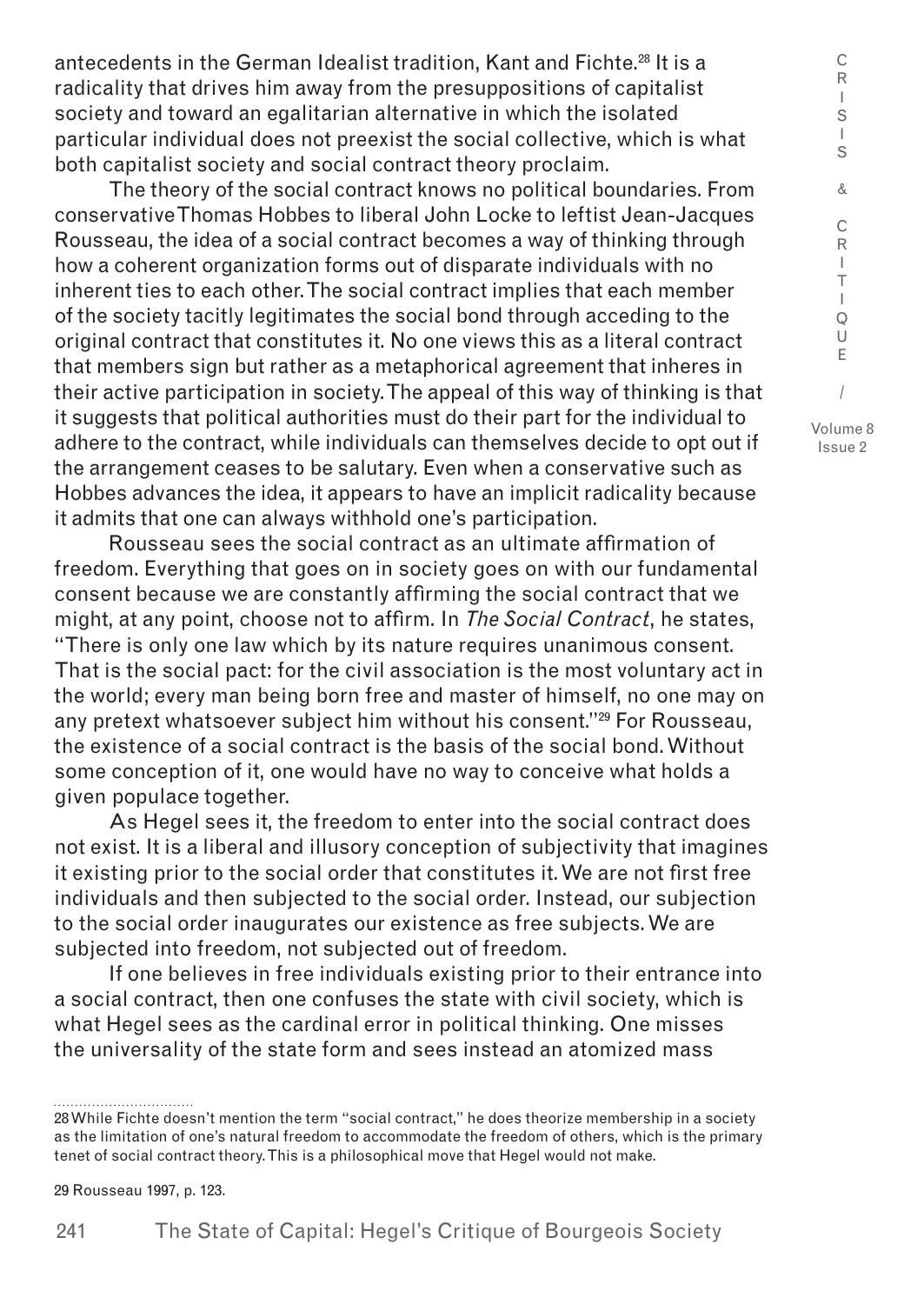of particulars who come together solely to protect their own interests. This is Hegel's nightmare, which he rues in the *Philosophy of Right*. He exclaims, "If the state is confused with civil society and its determination is equated with the security and protection of property and personal freedom, *the interest of individuals as such* becomes the ultimate end for which they are united; it also follows from this that membership of the state is an optional matter."30 A unity that exists solely to protect one's own private interest is constantly on the verge of disintegrating. In contrast, the state bond, because it constitutes subjects as subjects, necessarily endures.

Mistaking civil society for the state is not a harmless theoretical error. It causes one to fail to see that the state does much more than just protect particular interests. Its universality constitutes subjects as free in their singularity. As Hegel sees it, the universality of the state, unlike the particularism of civil society, allows for the assertion of the subject's free singularity without compromising the relationship to the collective. This freedom is in no way in conflict with the freedom of others but actually depends on everyone's freedom. The role of the state for Hegel is to make clear how our free subjectivity in its singularity emerges out of the universal, not in contrast to it.

The basic contradiction that animates the state form is that between universality and singularity. The universality of the state constitutes the singularity of the subject because this universality is not the imposition of an unrelenting authority but the articulation of a failure. The universality of the state creates the space for the singularity of the subject through the point at which it doesn't account for everything. This contrasts the state with the capitalist order, which cannot reconcile itself with its own failure and constantly seeks to expand itself so as not to fail. The universality of the state cannot be contractual but must be constitutive.

The belief that we begin as individuals who subsequently choose to enter into a social contract gives away too much to capitalist ideology. Armed with this belief, one conceives of oneself as an isolated monad with no intrinsic relation to others or to the social totality. One constantly struggles to get the better of one's fellow citizens in a struggle of all against all. Without a conception of the universality of the state to reign in the raging particularism of capitalist society, there is no way to integrate the singularity of the subject and its irreducibility to capitalist particularity into the social order. When one sees the social order through the lens of social contract theory, one slanders the universality of the state, and it is this universality that enables the singular subject to emerge.<sup>31</sup>

30 Hegel 1991, p. 276.

<sup>31</sup> In his remarkably prescient work on *Hegel and the Modern State*, Schlomo Avineri relates the logic of civil society to the understanding and that of the state to reason. He writes, "What social contract theories call a state is, to Hegel, but civil society, based, as it were, on needs and a lower kind of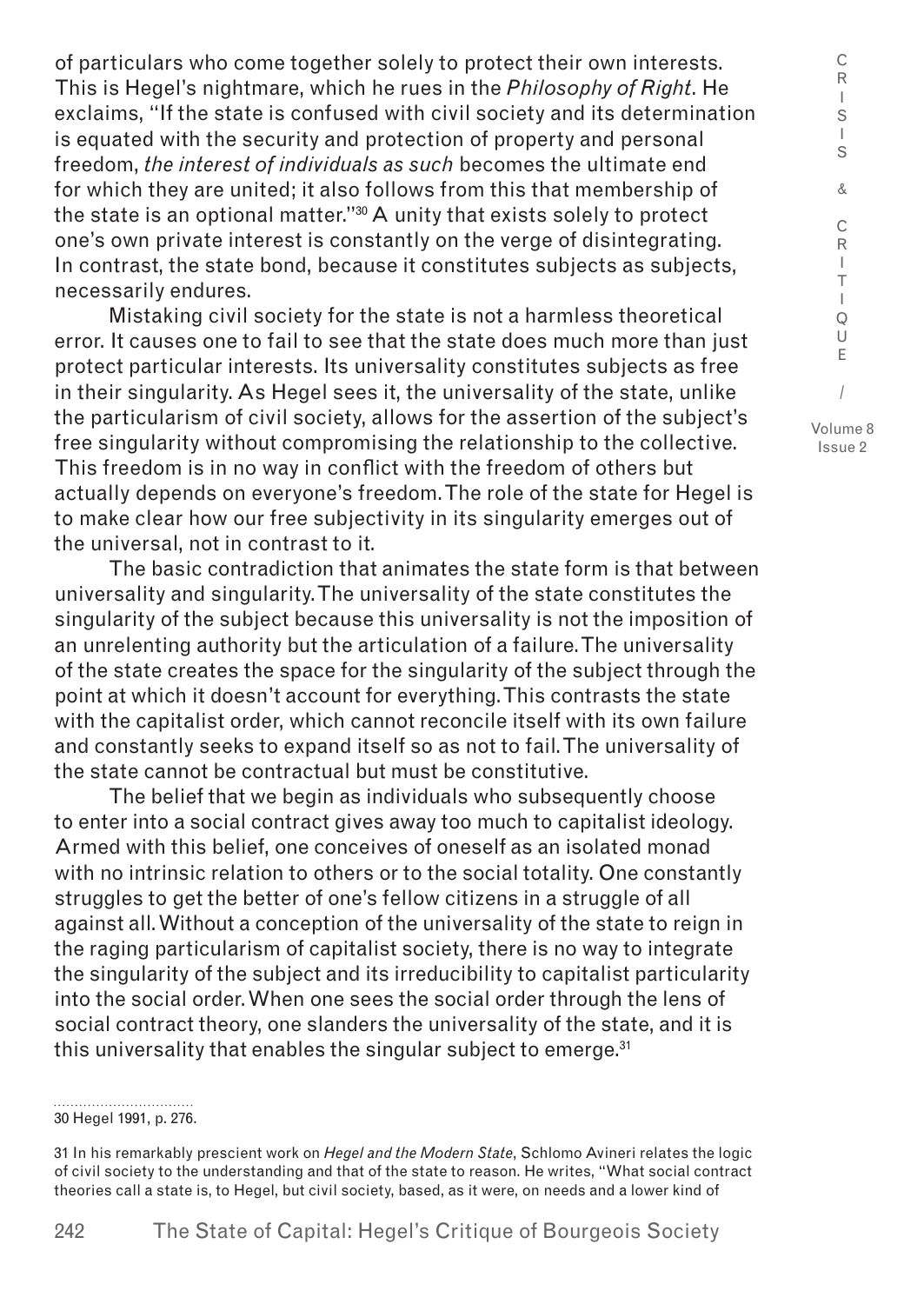# **The Perils of Civility**

More than Marx, Hegel gives capitalism its due. In the *Philosophy of Right*, capitalist relations of production allow for the modern flowering of particularity. In this sense, capitalism is essential to the modernist break. While traditional societies create social coherence by giving everyone a defined social position, capitalist modernity ruptures this coherence through the elimination of all proper positions. Traditional societies make no allowance for the particular, but capitalist society privileges the particular and allows it to defy any assigned social positioning. Capitalist modernity alienates the individual from its belonging to society.

Hegel celebrates the alienating power of modernity. But because capitalism actually becomes a barrier to the subject's alienation for Hegel, he develops a formal critique of it. Whereas Marx criticizes capitalism for alienating workers from their own productivity, Hegel implicitly takes it to task for preventing the subject from recognizing its alienation. Under capitalism or in civil society, one is always striving to accumulate enough to alleviate one's alienation and to overcome all contradictions. This promise of an unalienated future is one that capitalism can never redeem, and yet its entire structure depends on an investment in it. The universality of the state, in contrast, enables subjects to recognize their singularity through their alienation in the state. Capitalism becomes a barrier to the recognition of alienation that only the state form makes possible. The freedom that capitalism offers becomes a circumscribed freedom that depends on reducing others to unfreedom. This is the result of the system's emphasis on absolute particularism.

The problem is that particularity under capitalism cannot simply respect other particularities. Instead, what Hegel calls civil society, according to its own fundamental drive, is not civil at all. Under the domain of capital, particularity becomes unhinged and ceases to pay any attention to others, except insofar as they can be used to serve the particular's own interest. This leads to a generalized unfreedom that prevails in capitalist society. Even though capitalism's insistence on the particular helps to free the subject from the rootedness of traditional society, it becomes a new form of fetter that obscures the necessary universality of freedom.32 There can be no universal freedom under the constraints of capital.

knowledge—'understanding.' This lower kind of knowledge, *Verstand*, is juxtaposed against the higher level of reason, *Vernunft*, which is to be found in the state." Avineri 1972, p. 143. Social contract theory remains stuck in the understanding and cannot accede to reason.

<sup>32</sup> Paul Franco points out, "An individual is rationally or truly free only if he is actively engaged in promoting a universal end above and beyond his merely private or particular ends." Franco 1999, p. 276.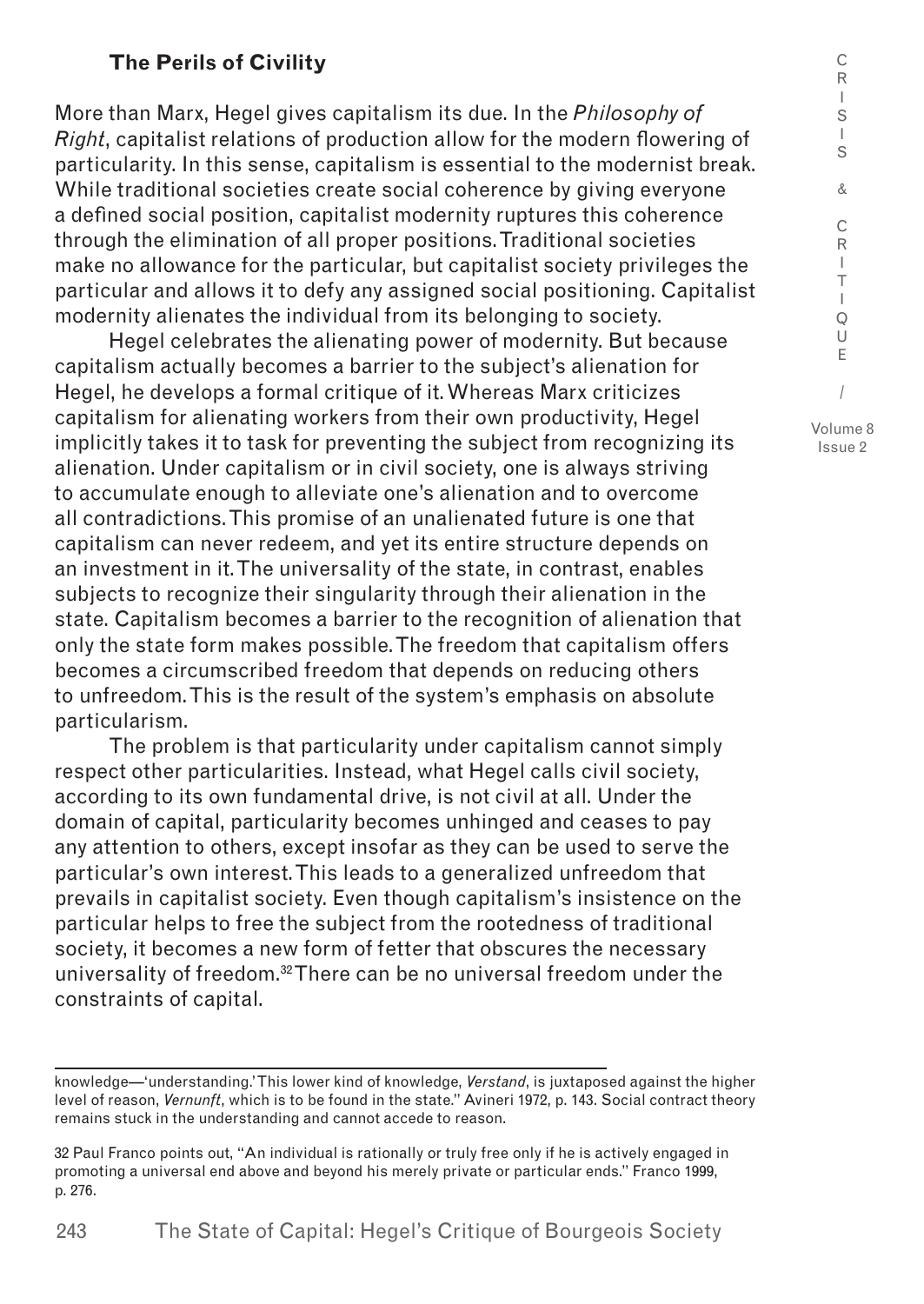Like Marx after him, Hegel believes that capitalist society leads to contradictions that it cannot resolve. This becomes apparent in his discussion of the rabble [*Pöbel*], an excess that capitalism produces without being able to contain or ameliorate.<sup>33</sup> Hegel's entire discussion of the rabble occurs during his analysis of civil society rather than during his commentary on the structure of the state. This formal choice indicates that it is capitalism, not the state, that produces the rabble. Capitalist society necessarily leaves a certain number of subjects out and relegates them to the status of social detritus. This is Hegel's rabble.

The excesses of capitalist society do not allow everyone to fit in. In order for its excessiveness to constantly lead to more excess, some must be left out. Their outsider status both drives the production of more and is a result of it. Everyone wants more because no one wants to be left out. And yet, it is precisely this drive for unlimited accumulation that produces the rabble as capitalism's remainder. Hegel describes the rabble as a direct result of the demands made by civil society. He says, "When a large mass of people sinks below the level of a certain standard of living—which automatically regulates itself at the level necessary for a member of the society in question—that feeling of right, integrity, and honour which comes from supporting oneself by one's own activity and work is lost. This leads to the creation of a *rabble*, which is turn makes it much easier for disproportionate wealth to be concentrated in a few hands."34 The rabble represents a contradiction of capitalism that the capitalist system—civil society—has no way of accommodating.

Hegel rehearses the failed ways of dealing with the rabble, including colonization. Even acts of charity, such as today's universal basic income, necessarily come up short because they reinforce the status of the rabble as a figure of nonbelonging. Rather than finding a way to integrate the rabble within the system of civil society, Hegel simply leaves it standing as an unreconciled remainder. We might assume that the state's intervention in civil society would alleviate this contradictory product, but Hegel himself never describes what this intervention might look like.

Slavoj Žižek perspicaciously identifies the misstep in Hegel's thinking about the rabble. While Hegel does see the rabble as the product of civil society's own contradictions, he doesn't take the next step and

34 Hegel 1991, p. 266.

I S & C R I T I Q U E / Volume 8 Issue 2

C R I S

The State of Capital: Hegel's Critique of Bourgeois Society

<sup>33</sup> In his compelling discussion of the problem that the rabble poses for Hegel's political philosophy, Frank Ruda suggests that the irresolvability of this problem indicates a limit in philosophy itself. It requires a political intervention in order to solve the problem, not a philosophical one. In other words, it necessitates Marx rather than Hegel. As he puts it, "Marx introduces the true primacy of practice into philosophy, the primacy of the autonomy of political practice. There is no political thinking which could still refer with a sovereign gesture to the invariance of the political and suspend the conditioning of philosophy by (the singularity) of politics. Hegel's greatness consists in having marked this conditioning in the name 'rabble.'" Ruda 2011, p. 179.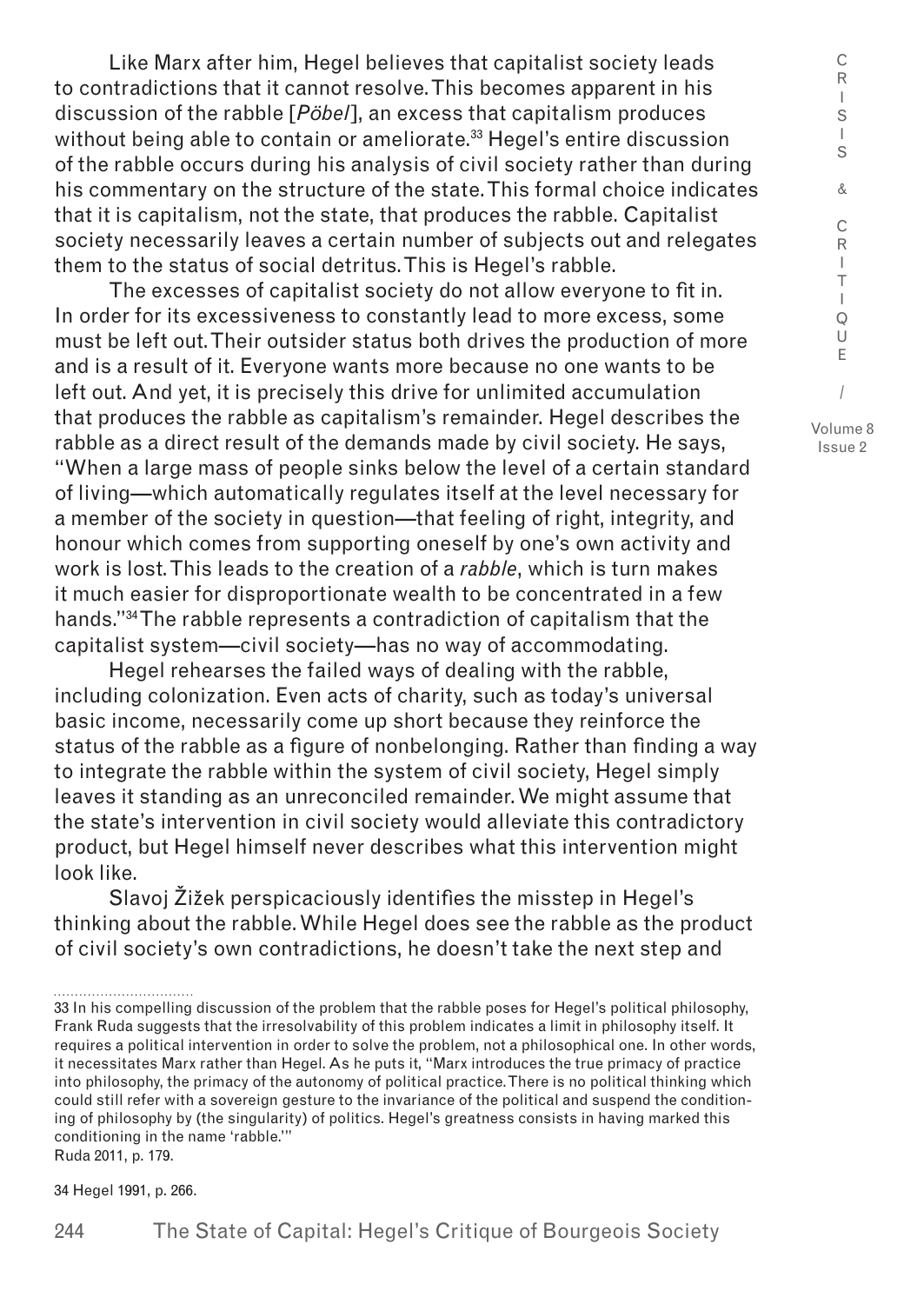link the rabble to the site of universality within civil society. Žižek claims, "Hegel makes an error (measured by his own standards): he does not venture the obvious thesis that, as such, the rabble should immediately stand for the universality of society. As excluded, lacking recognition of its particular position, the rabble is the universal as such." $35$ The inability to see the rabble as the site of universality limits the revolutionary potential of the *Philosophy of Right*. But as Žižek goes on to argue, given how the Marxist projects of the 20th century turned out, perhaps Hegel's refusal to take up the rabble as the figure of the universal is propitious. Even though the rabble is the site of universality, revolutionary change driven from within civil society has almost uniformly been catastrophic.

When he sets out to write the *Philosophy of Right*, Hegel clearly has no definite thought of writing a revolutionary treatise that would lead to the overcoming of capitalist society. As Rebecca Comay rightly says, "Hegel is not Marx. The rabble is not the proletariat, communism is not on the horizon, and revolution is not a solution."36 While creating a revolutionary text is not Hegel's intent, it is the inadvertent result of his formal approach to theorizing the political structure of early capitalist society. By situating the state at the end of his work as the most concrete political form, Hegel envisions a radically different approach to thinking about capitalist society. Privileging the true infinite of the state over the bad infinity of capitalism is certainly not a call for revolution, but it does portend a fundamental reshaping of the structure of society that takes the state as its perspective.

The perspective of the state reveals the limitations of capitalism that capitalism itself cannot avow. It institutes a universality that reconciles itself with contradiction rather than impotently attempting to overcome it. The contradiction of this universality produces the singularity of the subject that cannot be reduced to capitalist particularism. Even if he didn't mean to, Hegel shows that the logic of the state itself leads out of capitalism's unacknowledged dead end. Through the seemingly innocent act of locating the state after civil society in the structure of the *Philosophy of Right*, Hegel launches a universalist critique of the mindless particularism that animates capitalist society. For Hegel, the state must have the last word on capital, and this word becomes a death knell.

C R I S I S & C R I T I Q U E

<sup>/</sup> Volume 8 Issue 2

<sup>35</sup> Žižek 2012, p. 433.

<sup>36</sup> Comay 2011, p. 141.